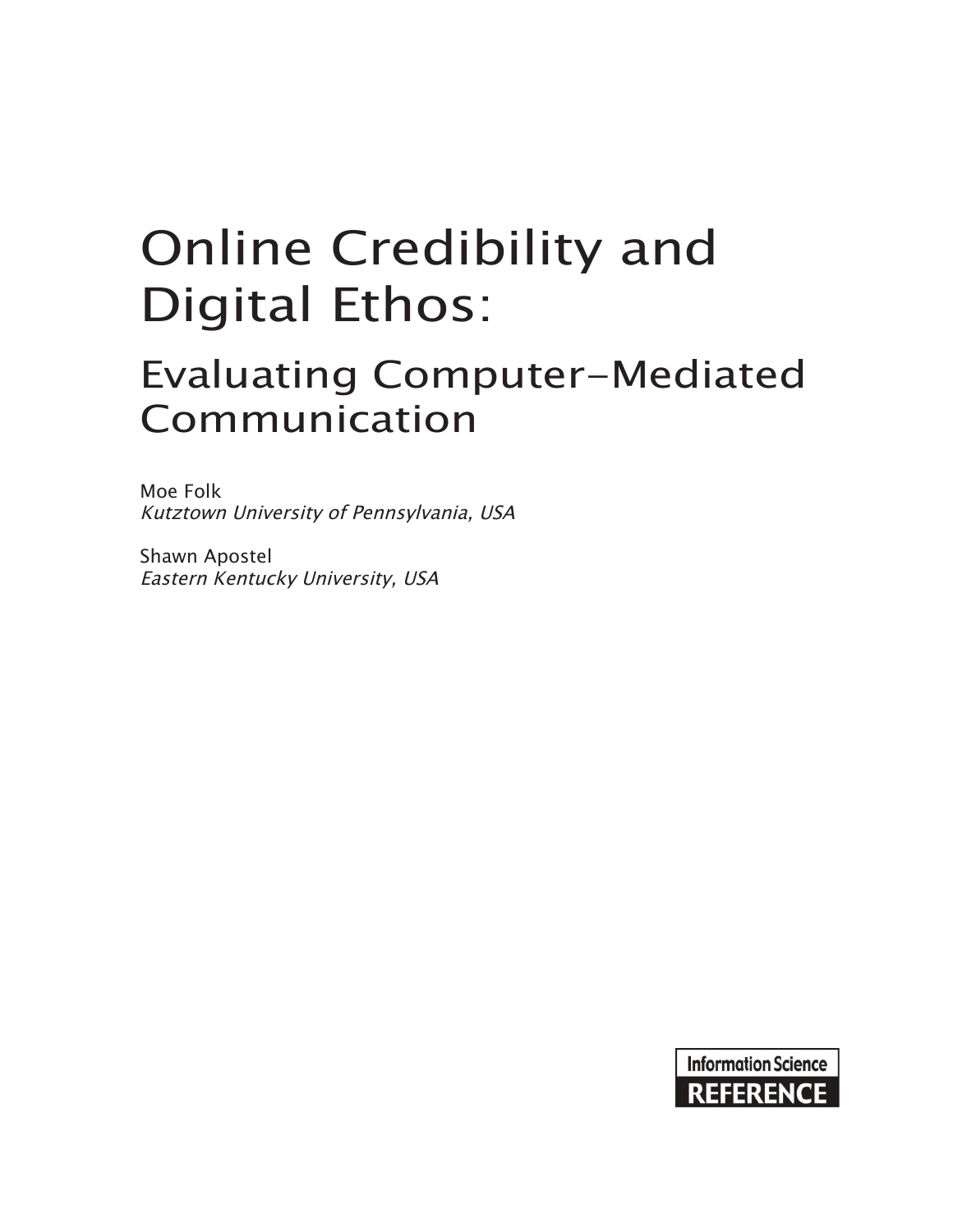| Managing Director:                    | Li           |
|---------------------------------------|--------------|
| Editorial Director:                   | Jo           |
| <b>Book Production Manager:</b>       | Je           |
| Publishing Systems Analyst:           | $\mathsf{A}$ |
| Development Editor:                   | $\mathsf{A}$ |
| <b>Assistant Acquisitions Editor:</b> | K:           |
| Typesetter:                           | Li           |
| Cover Design:                         | N            |
|                                       |              |

indsay Johnston el Gamon ennifer Romanchak drienne Freeland ustin DeMarco ayla Wolfe isandro Gonzalez ick Newcomer

Published in the United States of America by Information Science Reference (an imprint of IGI Global) 701 E. Chocolate Avenue Hershey PA 17033 Tel: 717-533-8845 Fax: 717-533-8661 E-mail: cust@igi-global.com Web site: http://www.igi-global.com

Copyright © 2013 by IGI Global. All rights reserved. No part of this publication may be reproduced, stored or distributed in any form or by any means, electronic or mechanical, including photocopying, without written permission from the publisher. Product or company names used in this set are for identification purposes only. Inclusion of the names of the products or companies does not indicate a claim of ownership by IGI Global of the trademark or registered trademark.

#### Library of Congress Cataloging-in-Publication Data

Online credibility and digital ethos: evaluating computer-mediated communication / Moe Folk and Shawn Apostel, editors. p. cm.

Includes bibliographical references and index.

 ISBN 978-1-4666-2663-8 (hbk.) -- ISBN 978-1-4666-2694-2 (ebook) -- ISBN 978-1-4666-2725-3 (print & perpetual access) 1. Digital media--Evaluation. 2. Electronic information resources--Evaluation. 3. Telematics--Social aspects. 4. Information technology--Moral and ethical aspects. 5. Mass media--Technological innovations. 6. Mass media--Moral and ethical aspects. 7. Trust. I. Folk, Moe, 1972- II. Apostel, Shawn, 1971-

302.23'1--dc23

2012031816

British Cataloguing in Publication Data

A Cataloguing in Publication record for this book is available from the British Library.

All work contributed to this book is new, previously-unpublished material. The views expressed in this book are those of the authors, but not necessarily of the publisher.

ZA4045.O55 2013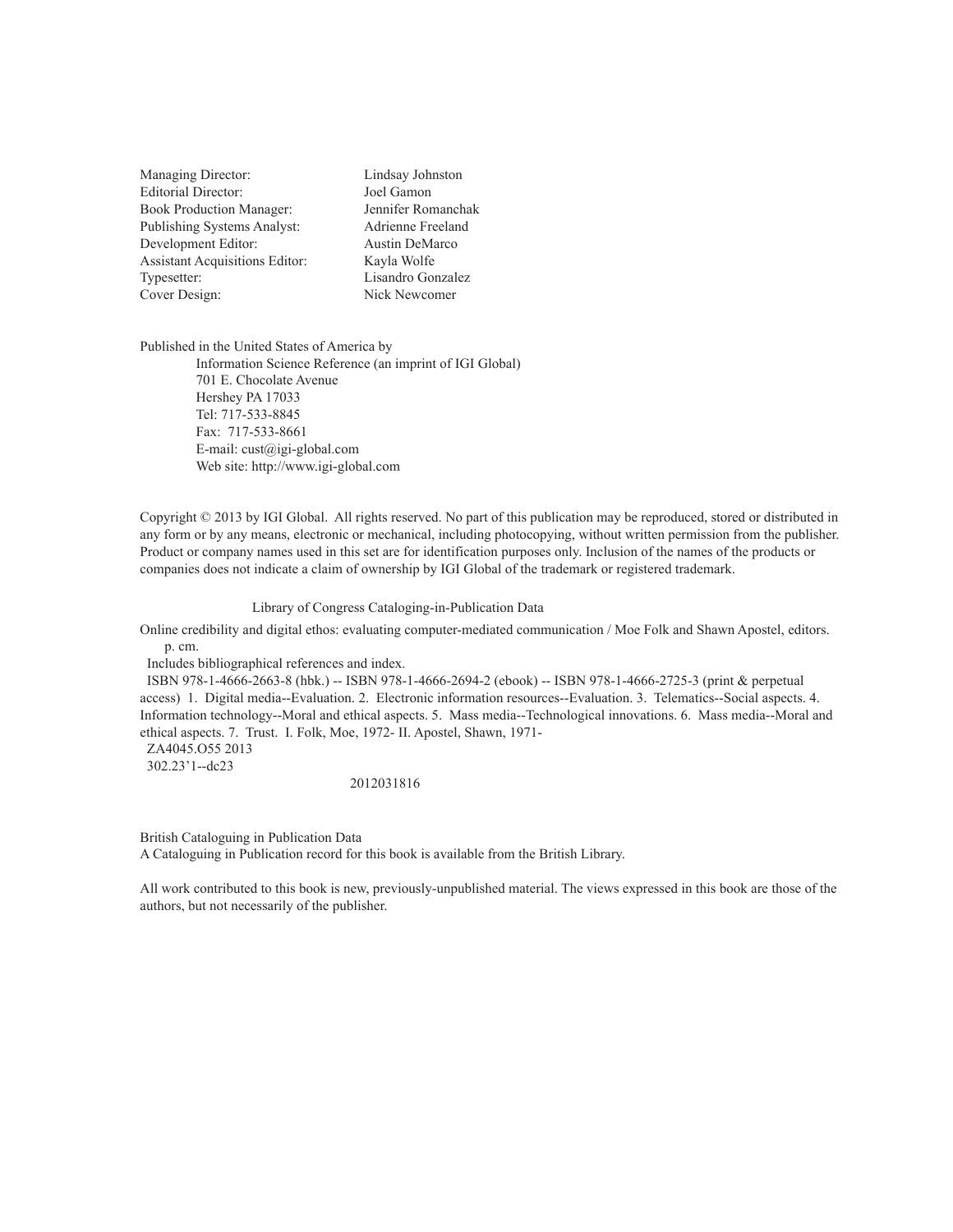# Chapter 9 The Special Case of Youth and Digital Information Credibility

**Miriam J. Metzger** *University of California Santa Barbara, USA*

**Andrew J. Flanagin** *University of California Santa Barbara, USA*

**Ryan Medders** *California Lutheran University, USA* **Rebekah Pure**

*University of California Santa Barbara, USA*

**Alex Markov** *University of California Santa Barbara, USA*

**Ethan Hartsell** *University of California Santa Barbara,USA*

### **ABSTRACT**

*The vast amount of information available online makes the origin of information, its quality, and its veracity less clear than ever before, shifting the burden on individual users to assess information credibility. Contemporary youth are a particularly important group to consider with regard to credibility issues because of the tension between their technical and social immersion with digital media, and their relatively limited development and life experience compared to adults (Metzger & Flanagin, 2008). Although children may be highly skilled in their use of digital media, they may be inhibited in terms of their ability to discern quality online information due to their level of cognitive and emotional development, personal experience, or familiarity with the media apparatus compared to adults. This chapter presents the findings of a large-scale survey of children in the U.S. ages 11-18 years examining young people's beliefs about the credibility of information available online, and the strategies they use to evaluate it. Findings from the study inform theoretical, practical, and policy considerations in relation to children's digital literacy skills concerning credibility evaluation.*

### **YOUTH AND DIGITAL INFORMATION CREDIBILITY**

With the sudden explosion of digital media content and information access devices in the last two decades, there is now more information available to more people from more sources than at any other time in human history. Most people in the developed world today have ready access to almost inconceivably vast information repositories that are increasingly portable, accessible, and interactive in both delivery and formation. One result of this contemporary media landscape is that there exists incredible opportunities for learning, social connection, and individual enhancement via the vast information resources made available by networked digital media.

DOI: 10.4018/978-1-4666-2663-8.ch009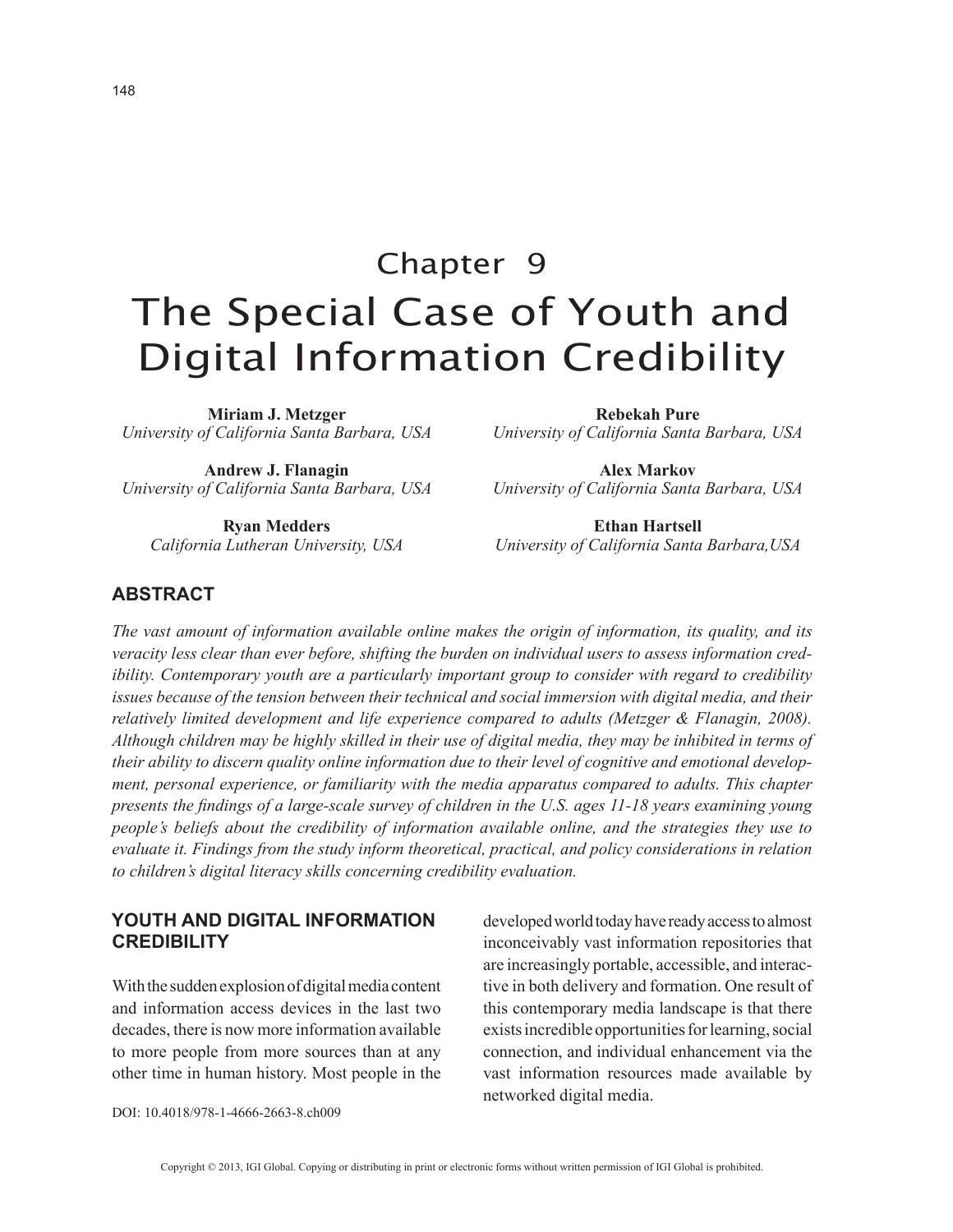However, information's origin, quality, and veracity are in many cases less clear than ever before, creating an unparalleled burden on individuals to find appropriate information and assess its meaning and relevance (Metzger & Flanagin, 2008). Access to the tremendous number and range of available sources makes accurately assessing information credibility extremely challenging and laborious. And existing research indicates that there may be reason to fear many individuals are not up to the task of credibility evaluation (Bennett, Maton, & Kervin, 2008; Kuiper & Volman, 2008; Metzger, 2007). Moreover, inaccurate credibility assessments can pose serious social, personal, educational, health, and financial risks (Metzger & Flanagin, 2008).

While this is true for all users of digital media, youth are a particularly intriguing group to consider with regard to information and source credibility, for several reasons. As Livingstone (2009) pointed out, children represent around one-fifth of the population in developed countries and studying the myriad ways that they combine multiple media, multitask, engage with each other online, and blur the boundaries between online and offline socialization could yield more insight into the future of media usage than studying adults alone. Not only is children's digital media use behavior indicative of future trends, it also signals a potentially different relation to information gathering and evaluation in the future. Therefore, it is important to understand children's online information evaluation today.

Children are also of interest due to the tension between their technical and social immersion with digital media and their relatively limited development and lived experience compared to adults (Eastin, 2008; Metzger & Flanagin, 2008). On one hand, as so-called "digital natives," children have grown up in an environment saturated with networked digital media technologies (Palfrey & Glasser, 2008; Prensky, 2001) and thus may be highly skilled in their use of those media to access, consume, and generate information. This suggests that in light of their special relationship to digital tools, youth are especially wellpositioned to successfully navigate the complex contemporary media environment. Indeed, forms of credibility evaluation that rely on information to be spread efficiently through social networks suggest some intriguing advantages for younger populations, who are often more interconnected than adults (Jones & Fox, 2009; Lenhart, Purcell, Smith, & Zickurh, 2010). For example, some argue that older children are better able to embrace networked publics than are adults because adults tend to find the "shifts brought on by networked publics to be confusing and discomforting because they are more acutely aware of the ways in which their experiences with public life are changing" (boyd, 2011, p. 54).

On the other hand, youths can be viewed as limited in their cognitive and emotional development, life experiences, and familiarity with the media apparatus. Although children may be talented and comfortable users of technology, they may lack tools and abilities critical to effectively evaluate information (Eastin, 2008; Rowlands et al., 2008). For example, children have fewer benchmarks than adults to compare against information they find online or to discern the relative reputational cues across sources. In addition, children may not have the same level of experience with, or knowledge about, media institutions, which can make it difficult for them to understand differences in editorial standards across various media channels and outlets (e.g., traditional news media sources versus news blogs) compared to adults who grew up in a world with fewer channels and less media convergence (Metzger & Flanagin, 2008). More generally, some youths may not be as critical of digital media or particular online information sources as adults because these media are not "new" to young people who cannot remember a time without them, and thus they do not apply the same level of skepticism toward digital media as do adults. Finally, many children, and especially very young children, often require assistance from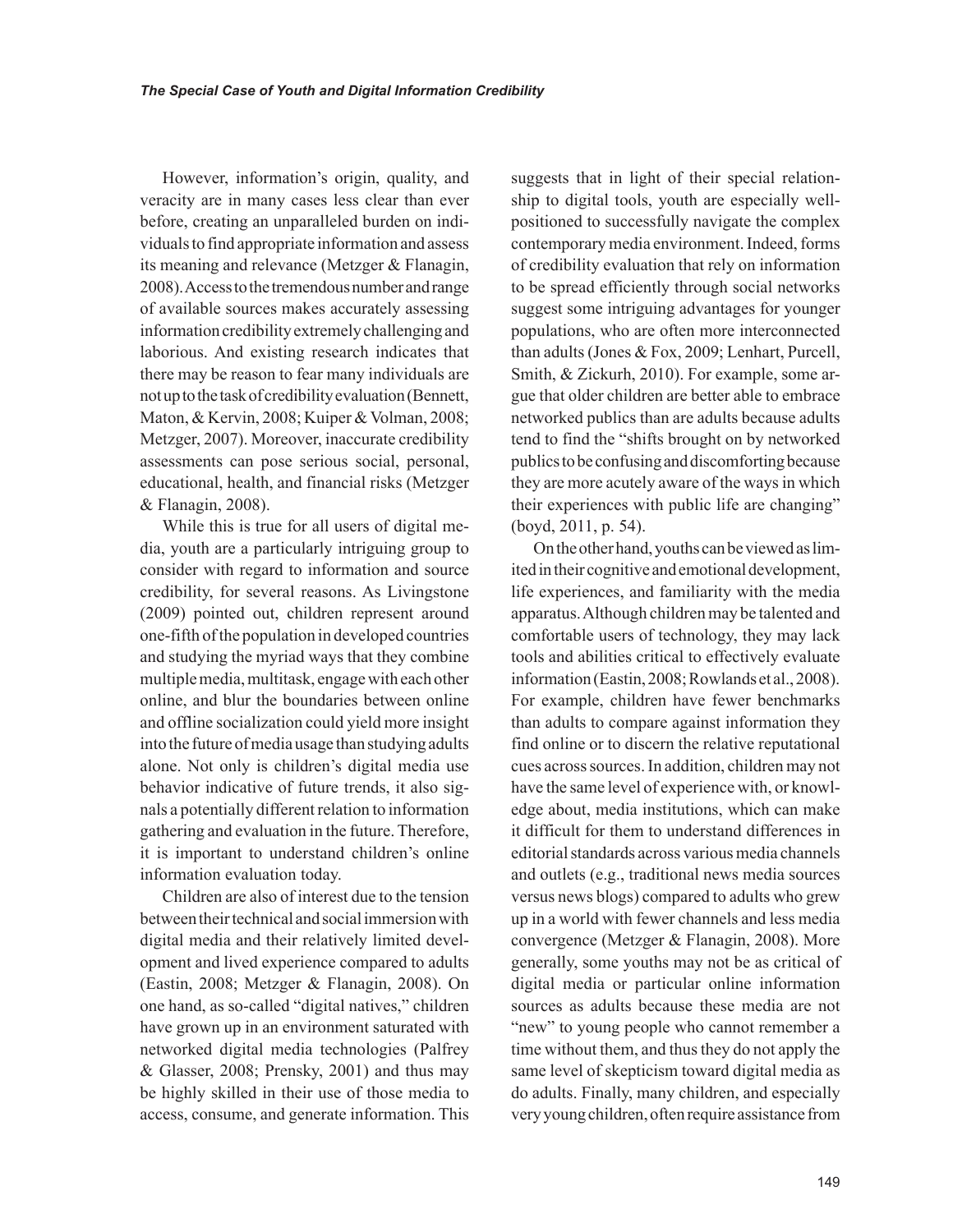adults to even retrieve information, let alone assess its credibility (Solomon, 1993). Some even argue that information retrieval systems, because they require complicated queries when searching for information, are not well suited to children and often yield "inappropriate results in a format unsuitable for children" (van der Sluis & van Dijk, 2010, p. 9), which may further impede youth from evaluating information adequately.

Although a significant amount of research has explored credibility assessment in the context of digital media with populations over the age of 18 (e.g., Chen & Rieh, 2009; Flanagin & Metzger, 2000, 2007; Fogg, 2003; Hargittai, Fullerton, Menchen-Trevino, & Thomas, 2010; Metzger, Flanagin, & Medders, 2010), there is a paucity of work focused specifically on children of any age. This is surprising, given contemporary youth's unique relationship to media technology. For example, youths are more likely than adults to turn to digital media first when researching a topic for school or personal use; they are more likely to read news on the Internet than in a printed newspaper; and they are more likely to use online social networking tools to meet friends and to find information (Lenhart et al., 2010). Moreover, children's relationship to digital media may impact their approach to learning and research (Ito et al., 2009; Prensky, 2001). As the first generation to grow up with the Internet, young people are comfortable collaborating and sharing information via digital networks, and do so "in ways that allow them to act quickly and without top-down direction" (Rainie, 2006, p. 7). Additionally, the interactivity afforded by networked digital media allows children to play roles of both information source and receiver simultaneously as they critique, alter, remix, and share content in an almost conversational manner using digital tools (Tapscott, 1997). These experiences likely have profound implications for how children both construct and evaluate credibility online.

Despite these realities, discussions of youth and digital media have often been somewhat simplistic, focusing for example on the popular generation gap caricature, which portrays children as either technologically adept compared to adults or as utterly vulnerable and defenseless (Greenfield, 2004). Such considerations miss the most important and enduring byproducts of heavy reliance on digital media: "Growing up digital" (Tapscott, 1997) means that more and more of the information that drives children's daily lives is provided, assembled, filtered, and presented by sources that are largely unknown to them, or known to them in nontraditional ways. Yet research has only begun to explore what this means for younger Internet users, who will be immersed in digital media for the entirety of their lives, and for those who endeavor to teach them the skills they need to evaluate digital sources.

In light of the complex relationship between youth and digital media, coupled with the lack of research on children's understanding of credibility, this chapter seeks to examine a series of fundamental and overarching research questions that explore how children ages 11-18 years old view information and source credibility online, including the extent to which they are aware of, and concerned about, the credibility of information they find online, and how believable they find various *types* of online information to be; the ways in which children evaluate the credibility of information online, as well as how they compare their skill at evaluating credibility compared to that of adults; and the extent that young people's credibility beliefs are influenced by individual differences, such as demographic characteristics, types of Internet usage or skill, and strategies they invoke for evaluating credibility.

To address these questions, we present data from a nationally representative, U.S.-based survey of children living at home, ages 11-18 years. We focus our interpretation of results on how children establish credibility when they evaluate information and sources online. To situate this exploration, we begin by examining young people's basic awareness of credibility as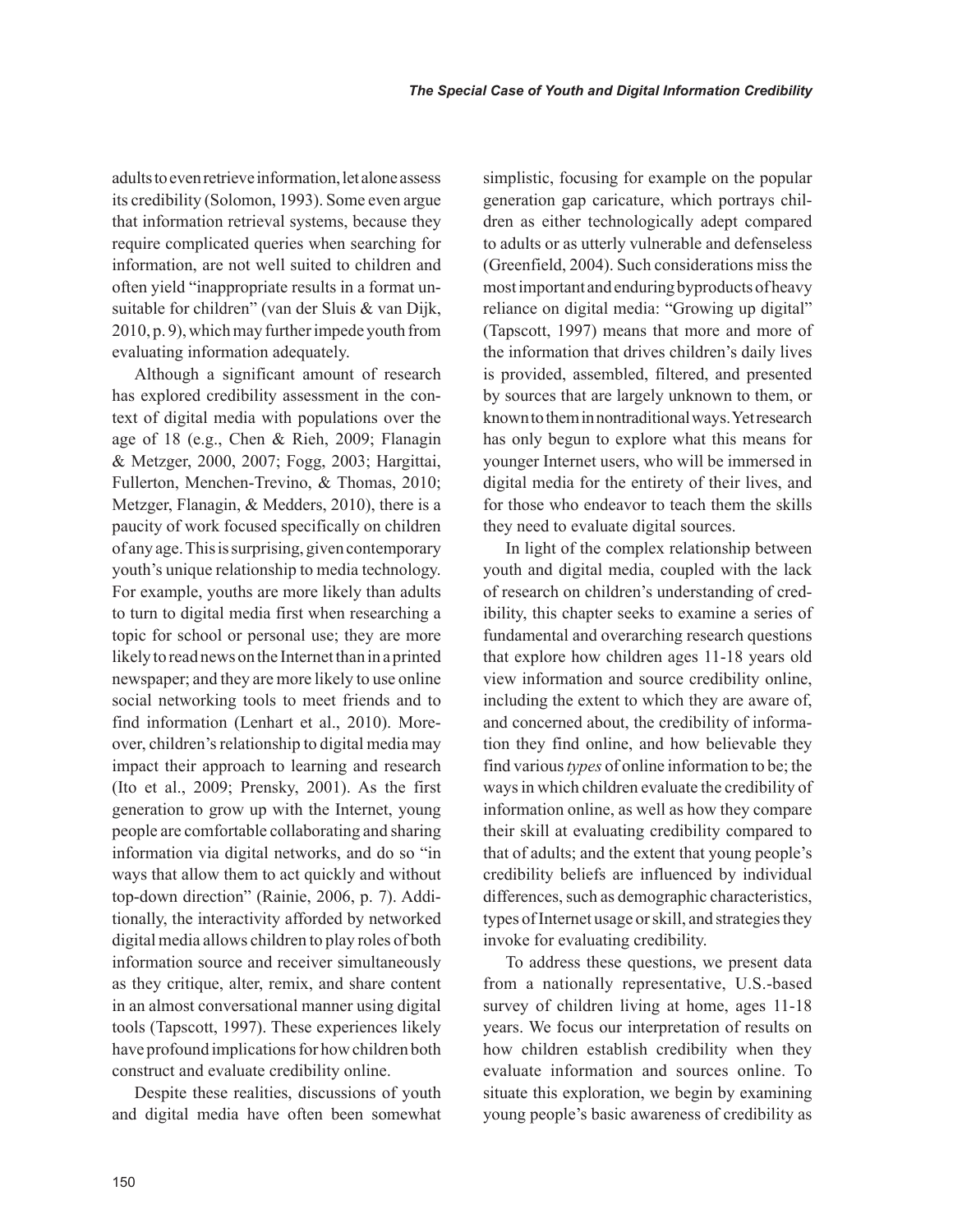a potential problem in the digital environment by asking how often they think about credibility when they are online, and how concerned are they about the credibility of information they find on the Internet?

# **Credibility Beliefs across Information Types**

Although data on children's general beliefs about credibility are useful, young people's credibility beliefs may vary by the type of information they find. Research has shown that the degree to which adults believe information they find online varies by the type or topic of information for which they search and that assessments of credibility are related to the context under which one finds information (Flanagin & Metzger, 2007; Hargittai et al., 2009). People may put more or less rigor into credibility assessment depending on the type of information in question, and they may be more or less skeptical of information depending on its source. For example, people are less likely to find commercial information or information coming from special interest groups to be credible, presumably because they recognize these sources' strong potential for bias (Flanagin & Metzger, 2000, 2007). Yet, young Internet users, who might not have the same background knowledge or sufficient experience in discerning the underlying motivations of commercial or advocacy sources, may not experience this same skepticism.

Moreover, although the majority of research to date has focused on the credibility of static web sites (e.g., government web sites, ecommerce web sites, health and medical web sites, etc.), the current media environment is composed of a diversity of information alternatives, including user-generated information sources such as Wikipedia and news blogs that operate outside of traditional, top-down models of knowledge generation. As digital natives, young people may be simultaneously less aware of the potential credibility problems associated with user-generated content, and more comfortable with information produced in this manner than adults, which is likely to impact how they evaluate user-generated information. To examine these issues, we ask: How believable do children find online information to be, and to what extent does this vary by the type of information they find?

# **Information Evaluation Strategies among Youth**

Prior research on credibility specifically, and on decision-making more generally, suggests several cognitive processing strategies people use to evaluate information (e.g., Gigerenzer & Todd, 1999; Metzger, 2007; Scott & Bruce, 1995). People sometimes analyze information and its features carefully; other times they use a more holistic and intuitive approach based on their feelings; and sometimes they may draw upon other people in their social circle for advice and guidance. These three strategies, respectively called "analytic," "heuristic," and "social" information processing strategies, have been examined in terms of their impact on adults' credibility determinations (Metzger, Flanagin, & Medders, 2010), but very little research to date has investigated the use of these strategies among children (the only exception being Flanagin & Metzger, 2010). Given developmental and experiential differences between adults and children suggesting that children may differ from adults in terms of their information processing abilities when assessing the credibility of information online (Eastin, 2008), we examine the degree to which children may invoke similar or different strategies as adults by asking: What kinds of cognitive processing strategies do youth employ to evaluate the credibility of online information?

# **Predictors of Credibility Concerns and Beliefs**

Past research on adults (Metzger et al., 2011) have indicated several factors that predict credibility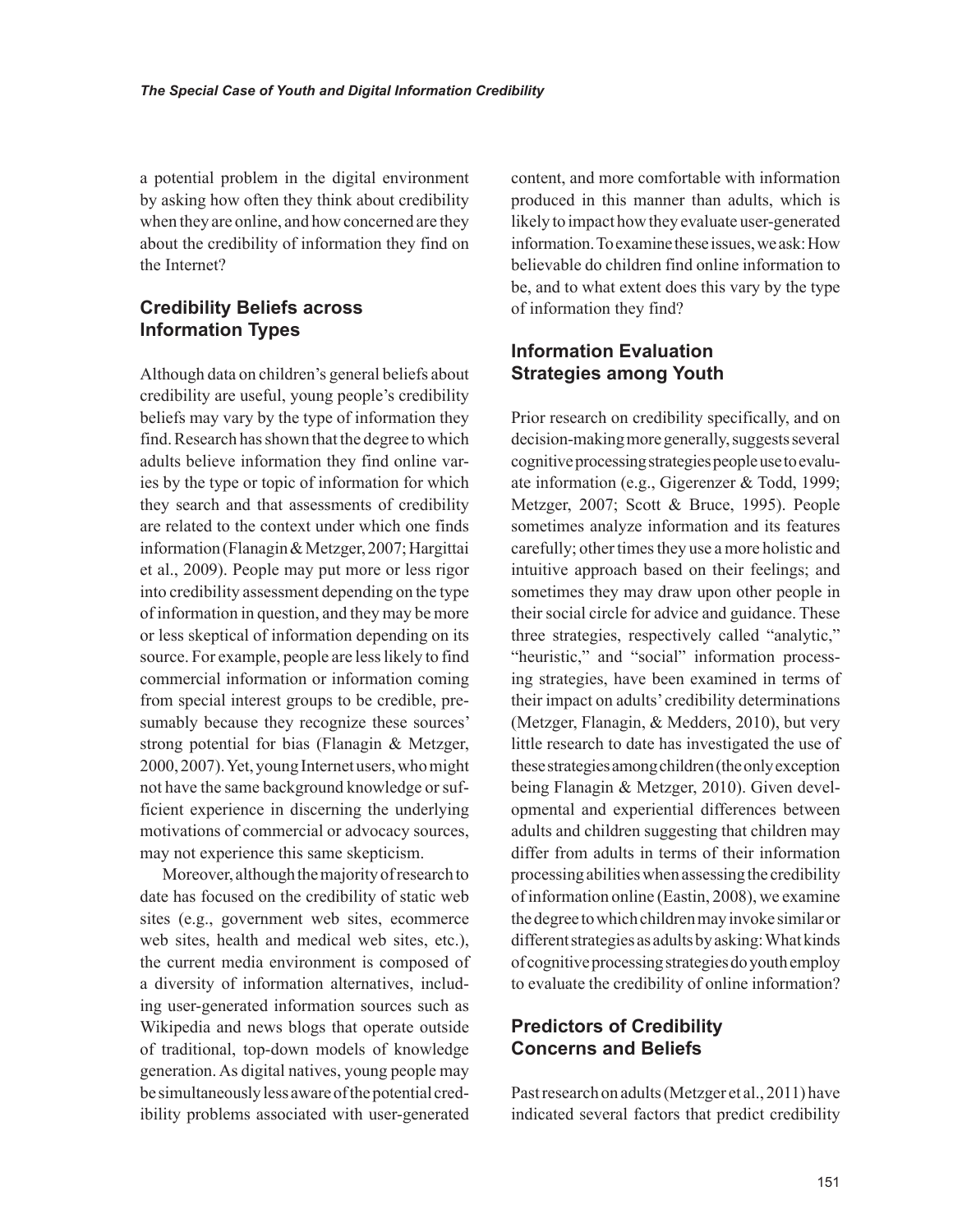concerns and beliefs, which may be applicable to children's evaluations as well. For example, demographic and background characteristics, patterns of Internet use and skill, a variety of relevant personality traits, and various strategies for evaluating credibility are all likely to be important in explaining children's evaluation of online information credibility and yet have been largely unexplored in the research literature to date.

For example, previous research on credibility evaluation has paid scant attention to demographic and background factors, although there is reason to believe that children's information evaluation strategies and opportunities may vary developmentally across age (Eastin, 2008), income (van Dijk, 2006), or other demographic groupings such as cognitive or academic abilities. Indeed, although differences in access to, and processing of, online information have been found among people of different demographic backgrounds (Hargittai, 2002a), and among people with different levels of usage, experience, or skill with a medium (van Dijk, 2005), surprisingly little research has focused on what factors influence children's credibility judgments.

Similarly, patterns of Internet usage, access, and past negative experiences with information obtained online are important sources of systematic variation in credibility beliefs among young adults (Hargittai et al., 2010). These patterns may also impact children's perceptions of credibility online by leading them to different types of information and by influencing their level of skepticism. Moreover, it is likely that parental mediation impacts young people's attitudes about, and evaluations of, digital media content in ways similar to how parental mediation is known to affect children's reactions to traditional media content such as television (e.g., Valkenberg, Krcmar, Peeters, & Marseille, 1999). More specifically, the extent to which parents control or restrict children's access to and use of the Internet (i.e., "restrictive mediation") and how often parents talk to their children about the credibility of information online (i.e., "informative mediation") is another individual difference that may affect children's credibility evaluations. Receiving formal instruction in evaluating the credibility of Internet information in a school setting may similarly affect young people's credibility perceptions.

In addition, several personality traits, including cognitive dispositions or "thinking styles" that have been shown to influence how adults approach information (Zhang, 2003), may also contribute to young people's credibility beliefs and practices. *Need for cognition*, for example, reflects the degree to which people engage in and enjoy thinking deeply about problems or information and, thus, are willing to exert effort to scrutinize information. *Flexible thinking* measures people's willingness to consider opinions different from their own, which might impact how children process contradictory or contrasting information when judging credibility online. *Faith in intuition* reflects a tendency to trust based on first impressions, instincts, and feelings. And, *social trust*, or the propensity to trust strangers, might also affect the degree to which young people are likely to find information provided by those they do not know online to be trustworthy.

Finally, different strategies or methods for evaluating credibility—that is, the *process* of evaluating information online—may also influence the assessments that young information consumers make. Research in adolescent decision making (Jacobs & Klaczynski, 2005) indicates that adolescents primarily approach information analytically or heuristically when making decisions and evaluations. Analytic processing involves effortful and deliberate consideration, whereas heuristic decisions are made more quickly, with less cognitive effort and scrutiny (Klaczynski, 2001). In addition, the strategy of relying on others to help make decisions may also be relevant online, and especially for youth, given their comfort with social media generally and the recent proliferation of information sources that enable people to see and benefit from each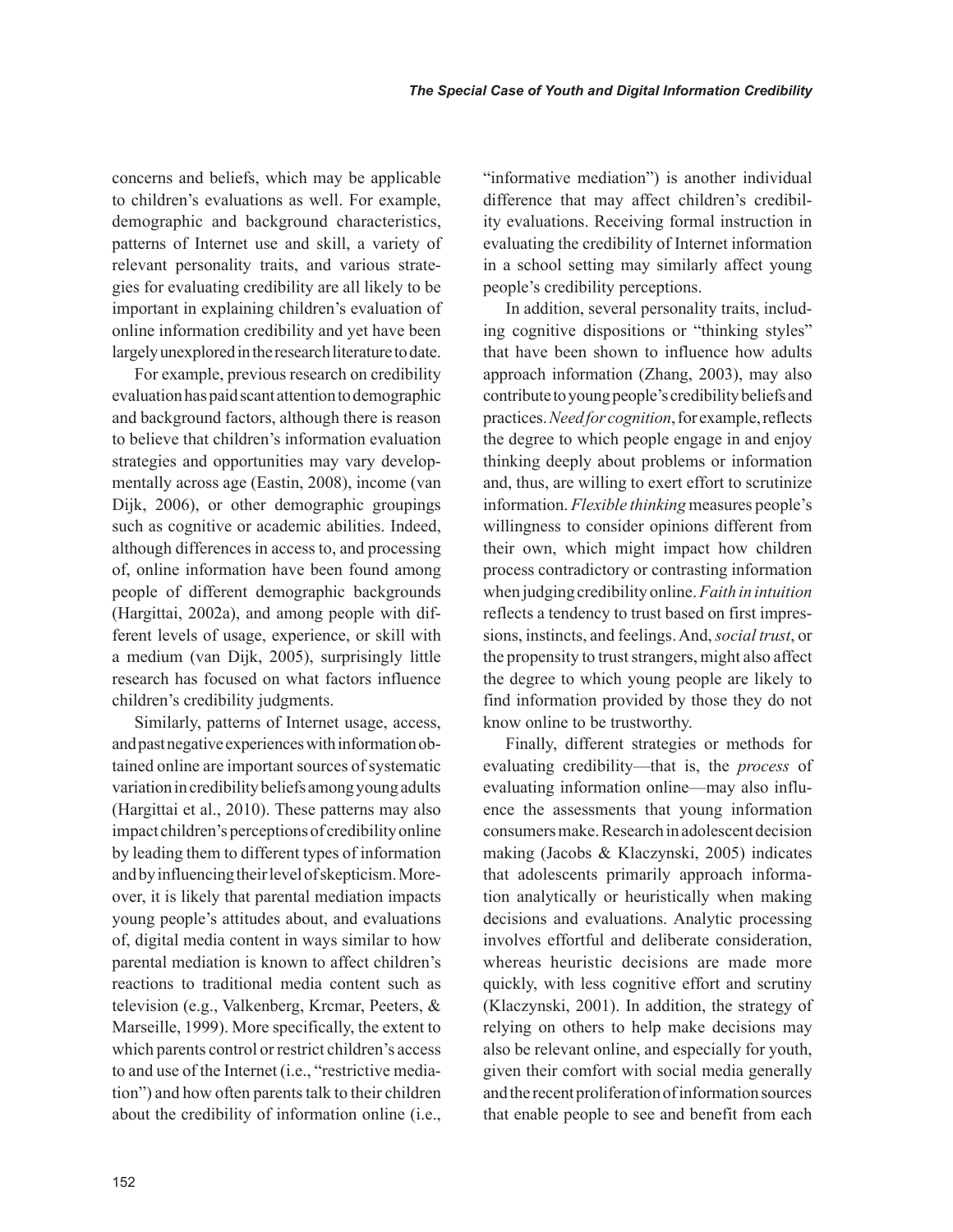other's experiences (Scott & Bruce, 1995). Given the Internet's vast capacity for social interaction, social approaches to credibility evaluation may thus be a particularly important means of processing digital information for young people (as well as for adults—see Metzger et al., 2010), who may use them in conjunction with or in place of heuristic and analytic means of information evaluation. The fourth research question of this study takes these various characteristics into account by asking: To what extent do demographic and background characteristics, patterns of Internet use and perceived skill, personality traits, and strategies for evaluating credibility affect young people's credibility beliefs?

# **Relative Skill in Credibility Evaluation**

Research on cognition demonstrates that people tend to feel that they are less susceptible to negative influence than others are. This phenomenon is rooted in a cognitive process known as the "optimistic bias" (Weinstein, 1980), which is the tendency to see oneself as less likely than others to experience negative life events. Research on the notion of optimistic bias has examined its impact on the beliefs and behaviors of individuals in many contexts (e.g., Clarke et al., 2000; Weinstein, 1980, 1982), and has demonstrated the stability of this phenomenon across a wide range of demographic variables, including age, sex, and education (Weinstein, 1987). However, little research has focused on the occurrence of the optimistic bias in a digital media environment (for one exception, see Campbell, Greenauer, Macaluso, & End, 2007, who found evidence for optimistic bias on the part of college students across a variety of Internet-related events) and no research to date has examined credibility assessments with regard to this phenomenon.

Given that adolescents demonstrate a greater sense of invulnerability to negative events compared to adults (Alberts, Elkind, & Ginsberg, 2006; Elkind, 1967), the same psychological processes underpinning the optimistic bias phenomenon might operate in the context of judging the credibility of information online. With regard to children's perceptions of their own ability to evaluate the credibility of information online, we sought to understand how children perceive their own skill at evaluating the credibility of information online compared to others by asking the final research question posed in this study, which is: How do children compare their own perceived skill at evaluating the credibility of information online to that of a "typical" Internet user?

Finally, we examined the extent of developmental differences in children's credibility beliefs and behaviors across all of the research questions posed above by analyzing the extent to which age differences exist in young people's concern about credibility, their credibility beliefs, and the strategies they use to evaluate credibility in the online context. The next section describes the methodology employed to examine each of the research questions.

#### **METHOD**

The small amount of empirical research on children and credibility is based almost exclusively on interviews and small, nonrepresentative samples of children and adolescents (e.g., Fidel et al., 1999; Hargittai et al., 2009; Large, 2004). To complement these studies, a large-scale probability-based survey of children in the U.S. with Internet access was conducted in order to be able to generalize the results to the larger population, which is only possible with a study of this magnitude. Indeed, these data comprise the most comprehensive information ever available concerning children's credibility evaluation processes.

#### **Participants**

The survey was fielded by the research firm Knowledge Networks to a probability-based panel of participants that is representative of children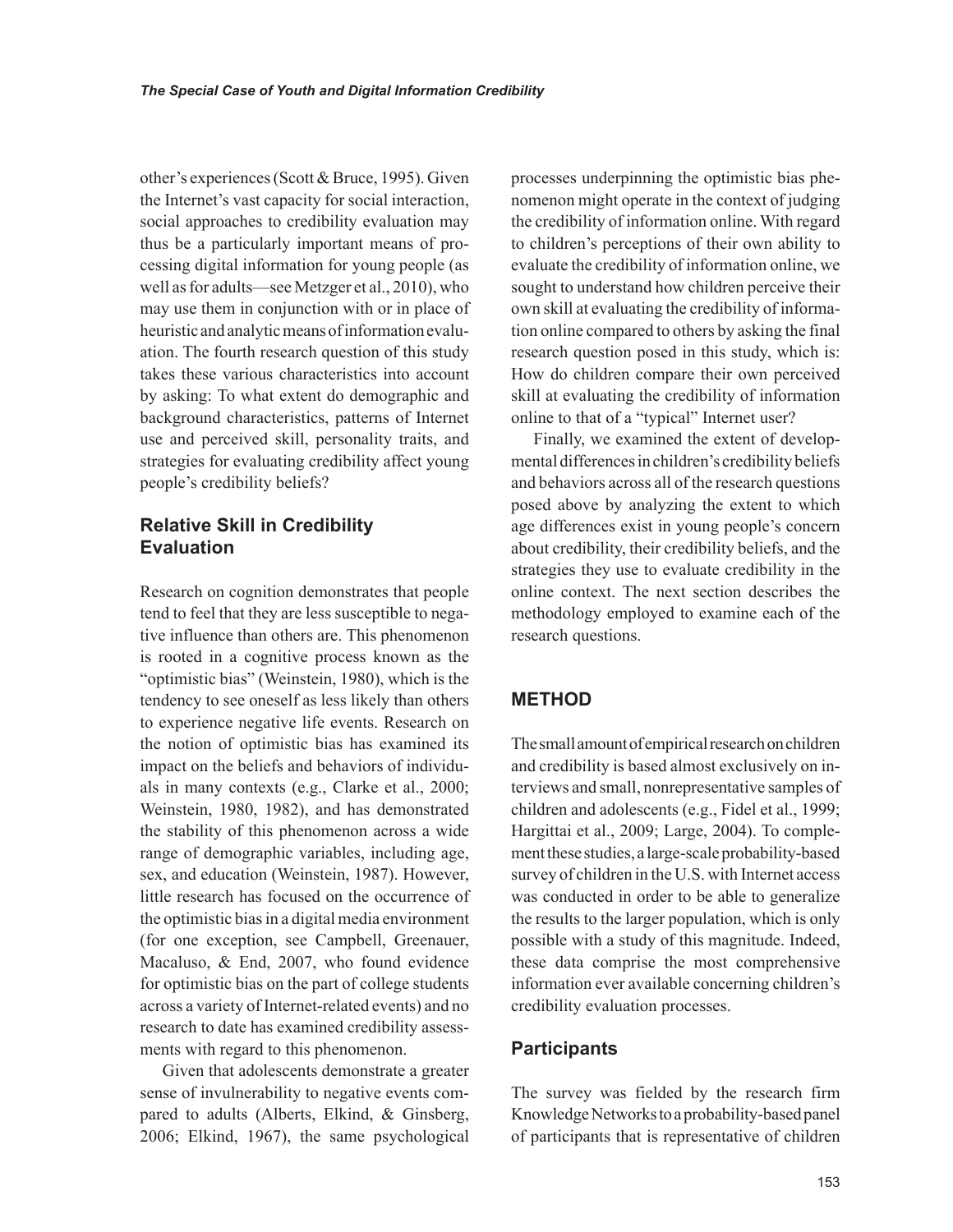with Internet access in the United States: 2,747 valid responses were obtained from young people between the ages of 11-18 years, with approximately 340 respondents for each age within the range. Responses were weighted to correct known demographic discrepancies between the U.S. population of Internet households and Knowledge Networks' online panel.<sup>1</sup>

Respondents consisted of 53% males and 47% females, with an average age of 14.33 (*SD*  $= 2.28$ ). 75% were white; 9% were black, non-Hispanic; 12% were Hispanic; 0.4% were other, non-Hispanic; and 4% reported being mixed race, non-Hispanic. Household annual income ranged from less than \$5,000 to more than \$175,000, with an average income of between \$60,000- \$85,000. Most families (88%) had between 3 and 5 members living in the household, and the average number of children living at home was 2.25 (*SD* = 1.39). Participants came from all U.S. geographic areas: the Midwest (31%), Northeast (19%), South (28%), and West (23%).<sup>3</sup>

#### **Materials**

The survey instrument used in this study was generated through a multi-step, multi-method process. Initial survey topics were based on a review of past literature and existing surveys on information trust, credibility, and quality. To better understand cognitive and developmental issues relevant to youth information assessment and processing, experts in the fields of Developmental Psychology and Cognitive Psychology were recruited as project consultants, who provided feedback on a draft version of the questionnaire. A focus group was then conducted among children 11-18 years old to help refine survey terminology. Next, 40 children were recruited to undergo an hour-long face-to-face interview, in which they provided feedback on questionnaire content and operationalization of key variables, question wording, and general survey administration. This feedback was used to finalize the questionnaire and to ensure that children as young as 11 years could understand and respond to each of our questions appropriately. The survey was also pilot-tested before being launched in the field.

#### **Measures**

The survey measured credibility concern, including how often children think about the credibility of information they find online; the believability of various types of online information and the relative believability of different information delivery channels; strategies employed to evaluate the credibility of online information; Internet use, access, and past experiences; perceived Internet skill; and personality and demographic variables relevant to credibility evaluation. Throughout the survey, credibility was operationalized in terms of "believability," as suggested by past credibility literature (Fogg, 2003) and validated by the children who participated in the focus group and interviews. Details about the measures are presented with the survey results.

#### **RESULTS**

#### **Credibility Concern**

The first research question asked how often young people think about credibility, as well as how concerned they feel people should be about the credibility of information online. 79% of children said they think about whether they should believe information they find online "sometimes" or more often, and 71% said that people should be "somewhat" to "very" concerned about the believability of online information. Age did not matter much in these findings ( $r_{\text{thinkabout}} = .01, p =$ .59;  $r_{\text{concern}} = .05, p < .01$ ), although 18 year olds felt people should be more concerned about the believability of online information than both 12 and 14 year olds  $(F_{\text{concern}} = 2.51, df = 2, 2732,$ *p* < .05; post hoc tests showed differences at *p*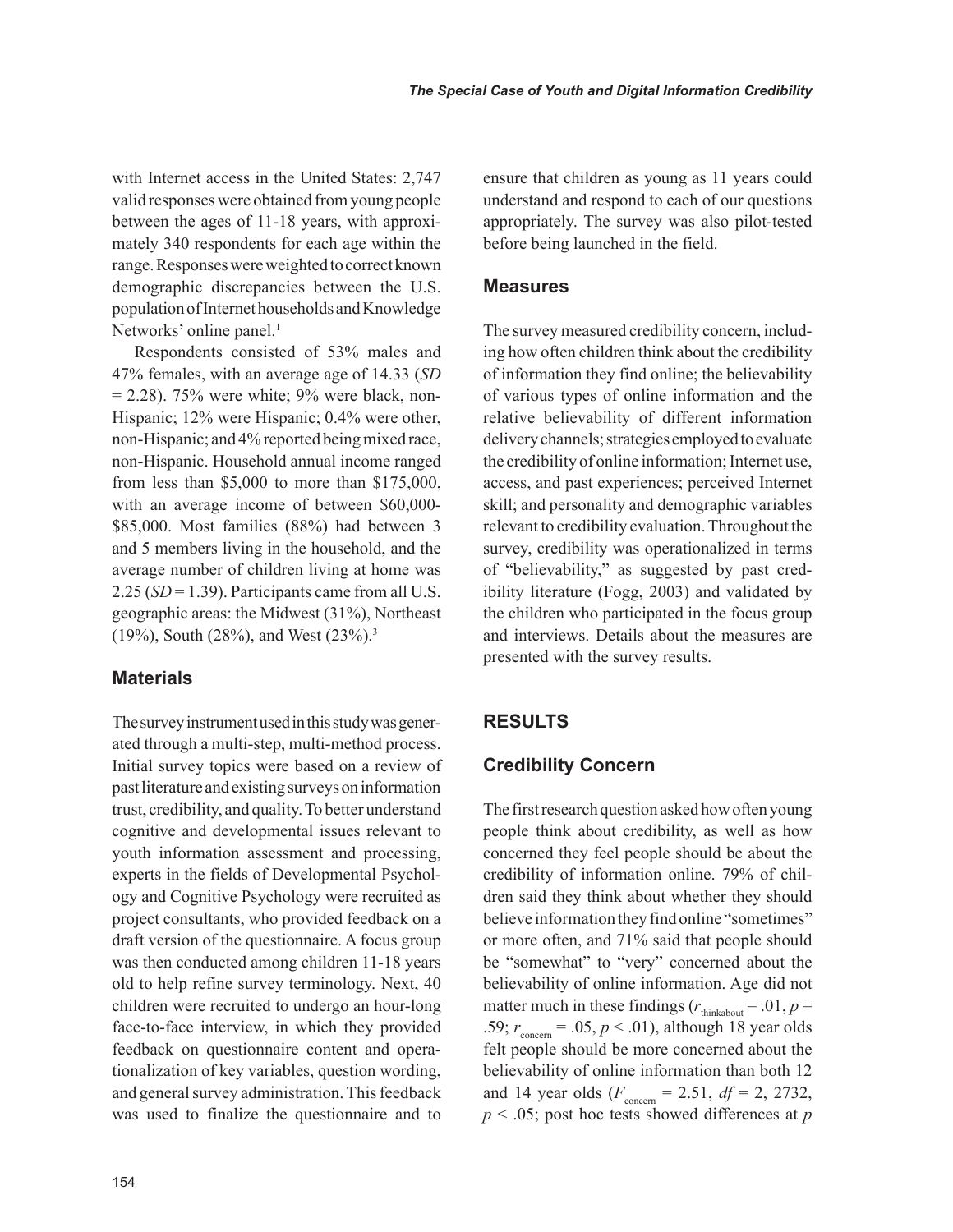< .05). This may reflect a greater awareness of credibility problems with online information as children grow older.

# **Credibility Beliefs**

Findings for the second research question posed in this study indicate that children found information on the web in general to be relatively believable, with 59% reporting that "some" information was believable and 30% reporting that "a lot" of the information found online was believable. There was also a significant tendency for perceived information believability to increase with age (*r*  $=$  .10,  $p < .001$ ): 18 year olds found more of the information online to be credible than 11 through 14 year olds (*F* = 4.28, *df* = 7, 2724, *p* < .001; post hoc tests at  $p < .05$ ).

# Credibility by Information Type

Children were asked how likely they are to believe information on the Internet about a number of topics, including health or medical issues, news, something they may want to buy, entertainment information (e.g., about movies, musicians, celebrities, etc.), other people they meet online, and information they find for school papers or projects. Results show that children varied in their likelihood of believing information across these topics  $(F = 928.64, df = 5, 8620, p < .001$ , partial  $\eta^2 = .35$ ). Specifically, children were on average most likely to believe information on the Internet about schoolwork, followed by news, then entertainment and health information (which children were equally likely to believe), commercial information, and information about people they meet online. Although there were minor age differences with these findings, the general pattern of findings endured regardless of age.3 These results are generally consistent with what has been found for adults (Flanagin & Metzger, 2000, 2007).

### Credibility Perceptions Across Media

Children were asked which medium, including the Internet, television, books, magazines, newspapers, radio, and someone they talk to in person, provides the most believable information. Consistent with past research (Flanagin & Metzger, 2000), differences emerged across channels depending on the type of information sought: When looking for health or medical information, 39% of children indicated that they would believe someone they talk to in person most, followed by the Internet (21%) and books (20%). Children felt that the most believable news information originated from television (54%), followed by newspapers (24%), and then the Internet (11%). Commercial information was best retrieved from the Internet (41%) or in person (33%), followed by television and magazines (10% each). The most believable entertainment information, according to children, can be found on the Internet (40%), then television (28%), then in magazines (11%). Lastly, 53% of children noted that the most believable information for school paper or projects can be found on the Internet, followed by books (34%), and then people they talk to in person (7%). Overall, children rated the Internet as the most believable source of information for schoolwork, entertainment, and commercial information, as well as second most believable for health information and third most believable for news information.

Some age differences emerged in children's indication of which channels they believe most for specific types of information.4 Older kids tended to believe entertainment information from the Internet and newspapers more than younger kids, and entertainment information from books and the radio less than younger kids. Additionally, older children believed health information from the Internet, books, and magazines more than younger children, and health information from the radio less than younger kids. With news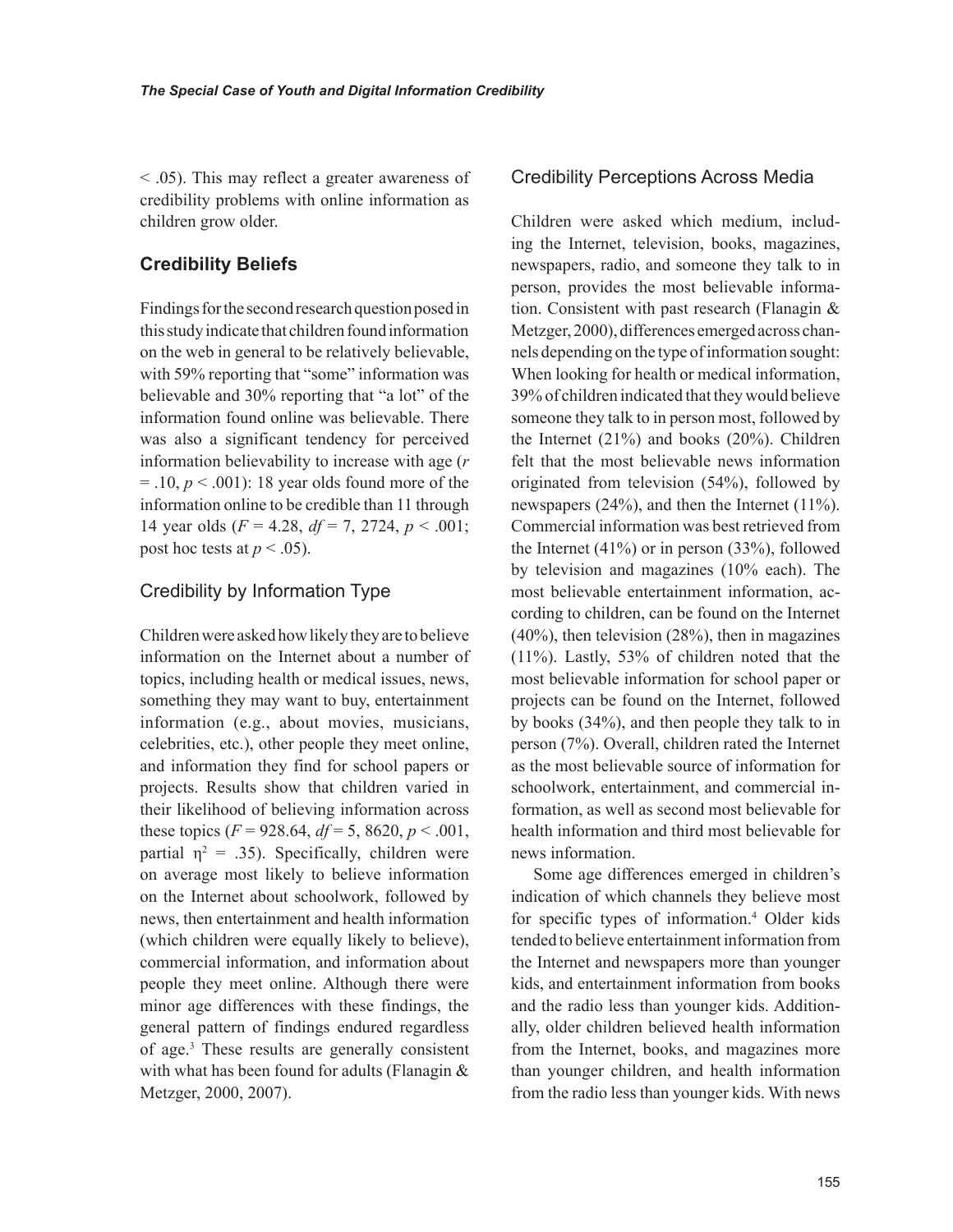Nearly all kids (99%) had heard of Wikipedia, and the vast majority of them (84%) had used it to look up information. However, when asked to

information, older children believed the Internet, books, and magazines more than younger kids and in-person and radio sources less than them. For school-related information, older children believed books and magazines more than younger kids and in-person sources less than younger kids. Finally, the Internet and newspapers are seen as more credible channels for commercial information for older kids than for younger ones, while television was seen as a less credible source of commercial information by older versus younger children.

Children were next asked (on a 5-point scale where higher values signal greater levels) how much people *should* believe the information they find via particular media channels, including newspapers, television, and the Internet. Children indicated that newspapers should be believed the most  $(M=3.54, SD=.87)$ , followed by television  $(M = 3.19, SD = .78)$ , and finally the Internet (*M*  $= 2.94$ , *SD* = .67),  $F = 701.09$ ,  $df = 2$ , 5526,  $p <$ .001, partial  $\eta^2 = .30$ . There were significant but very small associations between age and feeling newspapers ( $r = -0.07$ ,  $p < .001$ ) and the Internet  $(r = .05, p < .05)$  should be believed, but assessments of how much television should be believed  $(r = .00, p = .99)$  did not vary with children's age. When considered together with the findings above about credible sources by information type, it appears that in some ways children's own use of the Internet may exceed the extent to which they think others should rely on it for credible information.

#### Credibility of News Blogs and Wikipedia

Overall, kids do not find news blogs to be very credible. 79% say they are either "much less" or "somewhat less" believable than newspaper and television news. This does not vary by age  $(r =$ .03,  $p = .29$ ). It should be noted, however, that many kids were unsure about the comparative credibility of blogs and mainstream news, with 37% of all kids answering "I don't know" about their relative credibility and 8% of the total sample indicating that they did not know what a blog is. identify what Wikipedia is from a list of seven possibilities (e.g., whether it is an online encyclopedia where anyone can contribute information, a social networking site, a web site where you can play games, etc.), 9% admitted that they do not know what it is, and only 78% made the correct identification. Moreover, there was a small tendency for older kids (ages 16+) to more accurately understand what Wikipedia is. Overall, children who understand what Wikipedia actually is find it to be fairly credible. Most believe information from Wikipedia at

least "some" (43%) or "a lot" (28%). However, children were slightly more skeptical about how much other people should believe Wikipedia, with 23% saying it should be believed "a little bit," 49% saying it should be believed "some," and 20% saying it should be believed "a lot." Indeed, the extent to which children say people *should* believe Wikipedia ( $M = 2.88$ ,  $SD = .87$ ) is significantly lower than they report believing it themselves ( $M = 3.04$ ,  $SD = .93$ ;  $t = 14.31$ , *df*  $= 2105$ ,  $p < .001$ ). There was a significant but very small positive relationship between age and both how much children themselves believed (*r*  $= .05, p = .04$ ) and how much they thought that people in general should believe  $(r = .04, p = .04)$ Wikipedia information.

#### Methods for Evaluating Credibility

Analyses for the third research question investigated children's strategies for evaluating the credibility of information online. Children were asked the extent to which they based their online credibility assessments on heuristic (e.g., by relying on their gut, making decisions based on feelings, making quick decisions), analytic (by carefully considering the information, double checking facts, gathering a lot of information, and considering all views), or social (by getting advice from others or asking for others' help)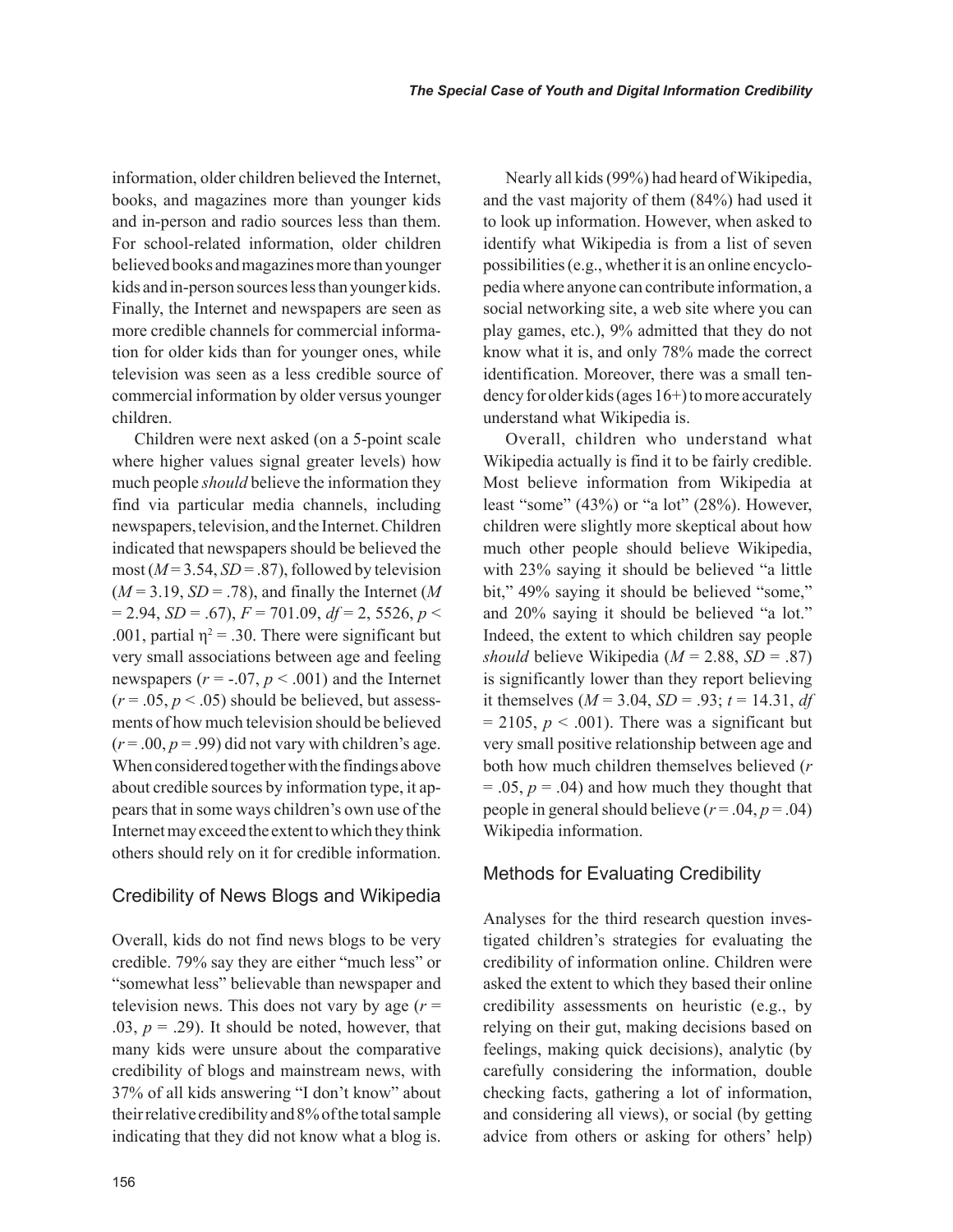criteria. Children reported that they used analytic techniques to carefully evaluate the credibility of information online "sometimes" to "often" (on a 5-point scale with higher values indicating higher levels;  $M = 3.45$ ,  $SD = .74$ ), whereas they used both social  $(M = 2.92, SD = .71)$  and heuristic  $(M=2.96, SD=.67)$  methods comparatively less often (*F* = 575.92, df = 2, 5554, *p* < .001, partial  $\eta^2 = .17$ ).

Although this pattern of using analytic methods most often, followed by heuristic and then social methods, was similar across all age groups, the frequency with which each strategy was used increased with age ( $r_{heuristic} = .09$ ,  $p < .001$ ;  $r_{analytic}$  $= .13, p < .001, r_{social} = .11, p < .001$ ). In other words, there was a general trend that older children reported applying all three methods of credibility evaluation more often than younger kids. Interestingly, these results do not comport with research on adults, who indicate that they often use heuristic methods of credibility evaluation (Metzger et al., 2010). Without further study, however, it is impossible to say whether this difference is due to true differences between kids and adults in their strategies for evaluating credibility, or to the specific question wording or research method used in these two studies (i.e., survey methods versus focus groups). Indeed, the question itself may have prompted kids to think about situations in which knowing the credibility of the information they sought was important, rather than considering how they evaluate credibility across the full range of information-seeking situations (e.g., the question asked how often they used analytic, heuristic, or social-based strategies when deciding *what to believe*, rather than simply asking how often each strategy is used while *looking at* information online).

# Predictors of Credibility Concerns and Beliefs

The extent to which demographic and background characteristics, prior experiences with online information and its evaluation, patterns of Internet use, personality traits, perceived skill, and strategies for evaluating credibility affect young people's (a) concerns about and (b) beliefs about credibility was investigated using stepwise multiple regression analysis. Measures for each of the predictor variables are discussed first, and are followed by the results of the regression analysis.

The *demographic and background characteristics* examined included children's sex, age, household income, race, and grades in school. Young people's *prior experiences with online information and its evaluation* included whether children had ever had a bad experience using some information they found online that turned out not to be credible, or whether they had ever heard of this happening to others. They were also asked whether they had ever received instruction in how to evaluate the credibility of information, how often their parents talk to them about whether to trust information on the Internet, and how many restrictions the parent of each child imposed in the home, which ranged from 0 (parents set no restrictions on child's use of the Internet) to 4 (parents place the computer in a certain location in the home, limit the sites their child can visit, limit the amount of time their child may go online, and use "other" control mechanisms).

*Patterns of Internet use* included how much time young people spend with the Internet (per week as well as the number of years they have used it) and their use of the Internet for specific activities (social networking, contributing information online, visiting virtual worlds, and using the web for commercial purposes).<sup>5</sup> Measures for the *personality traits* of need for cognition, flexible thinking, and faith in intuition were adapted from standard measures of these concepts (e.g., Epstein, Pacini, Denes-Raj, & Heiner, 1996; Kokis, MacPherson, Toplak, West, & Stanovich, 2002). The social trust items were taken directly, or adapted from, the General Social Survey (GSS). All measures were pilot tested to ensure that children could comprehend them easily.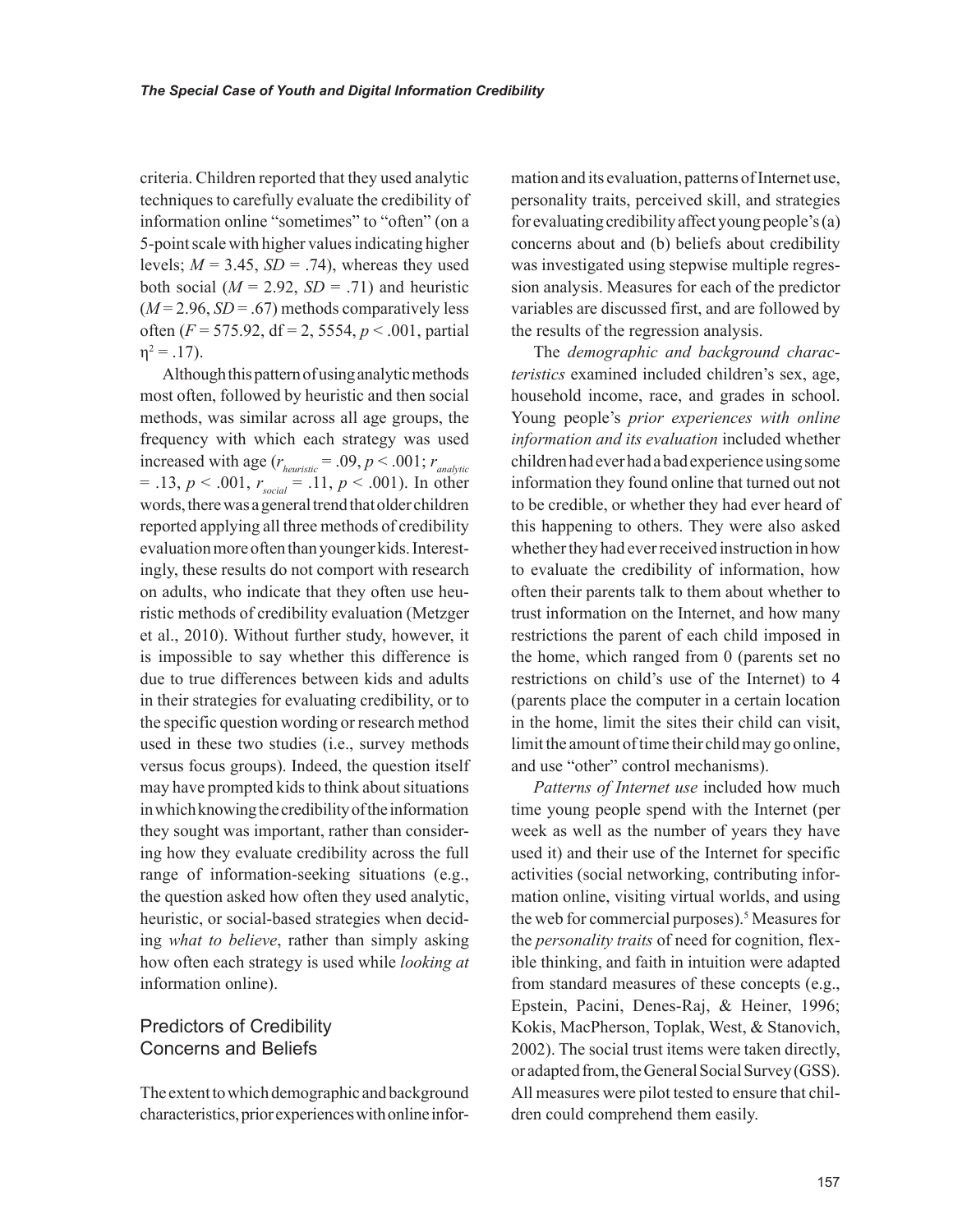Children's *perceived level of Internet skill* included self-assessments of technical skill, search skill, and knowledge of the latest online trends and features on a scale from 0-10, with the midpoint defined as being as skilled as a "typical Internet user" and the endpoints defined as being "much more[less] skilled than other Internet users." Skill was operationalized in this comparative fashion, rather than, as in past studies that advocate selfassessment, via an inventory of specific and demonstrable Internet skills (e.g., Hargattai, 2002b), since an underlying component of concerns and beliefs about credibility is self-efficacy relative to others. Indeed, Gasser, Cortesi, Malik, and Lee (2012) argue that self-assessment of skill is especially important for teachers and educational programs as it broadens the definition of what is considered a skill by users themselves rather than narrowly defining what constitutes skill from the perspective of researchers or teachers.

Of course, there is an inherent danger to self-appraisal of Internet skills as it may lead participants to shortchange or overvalue their abilities. However, the crucial comparison point for this study is children's perceptions of their own Internet skills (rather than their actual skills), and how those perceptions may affect credibility evaluation. Thus, to measure perceived Internet skill, participants were asked to "rate your ability to find what you are looking for on the Internet, compared to other Internet users;" to "rate your technical skill with the Internet (for example, fixing problems, changing computer settings, etc.), compared to other Internet users;" and to "rate your knowledge of the latest Internet trends and features, compared to other Internet users."

Finally, *information evaluation strategies* were measured in two ways. First, the question, "When you decide what to believe on the Internet, do you…[give careful thought to the information, rely on your gut feelings, ask for help from other people, etc.]" was used to gauge the extent to which analytic, heuristic, and social means of information evaluation were used by the respondents. Second, respondents were asked the degree to which they focused more or less on certain credibility cues or web site elements while evaluating credibility online. Factor analysis showed that these various credibility cues reflect three strategies: evaluating credibility via expert confirmation (e.g., looking to see if information is from expert sources), via information quality (e.g., looking at the currency and completeness of the information), and via web site design (e.g., considering the site's appearance and navigability).

The results of the regression analyses used to examine the influence of the foregoing individual difference factors on credibility concern and credibility beliefs are included in Table 1, and are discussed in turn next.

# Credibility Concern

Regression analysis showed that the type of strategies that young people use to evaluate credibility affect their concern about credibility and how often they think about credibility issues while seeking information online. Specifically, children who are more concerned about the credibility of Internet information tend to use a more analytic than heuristic approach when evaluating information and look to expert confirmation to evaluate credibility, but rely less on evaluating credibility by means of looking at the web site design. Kids' online experiences and education matter also: having had a bad experience or even hearing about others who have trusted bad information online, having parents talk to them about the trustworthiness of information found online, and having had formal instruction in credibility evaluation all contribute to greater overall concern about the credibility of information on the Internet and/or how often children think about credibility.

The ways in which children engage with the Internet and participate in content creation also mattered in their concerns about credibility. Specifically, those who use the Internet to immerse themselves in virtual worlds more often (includ-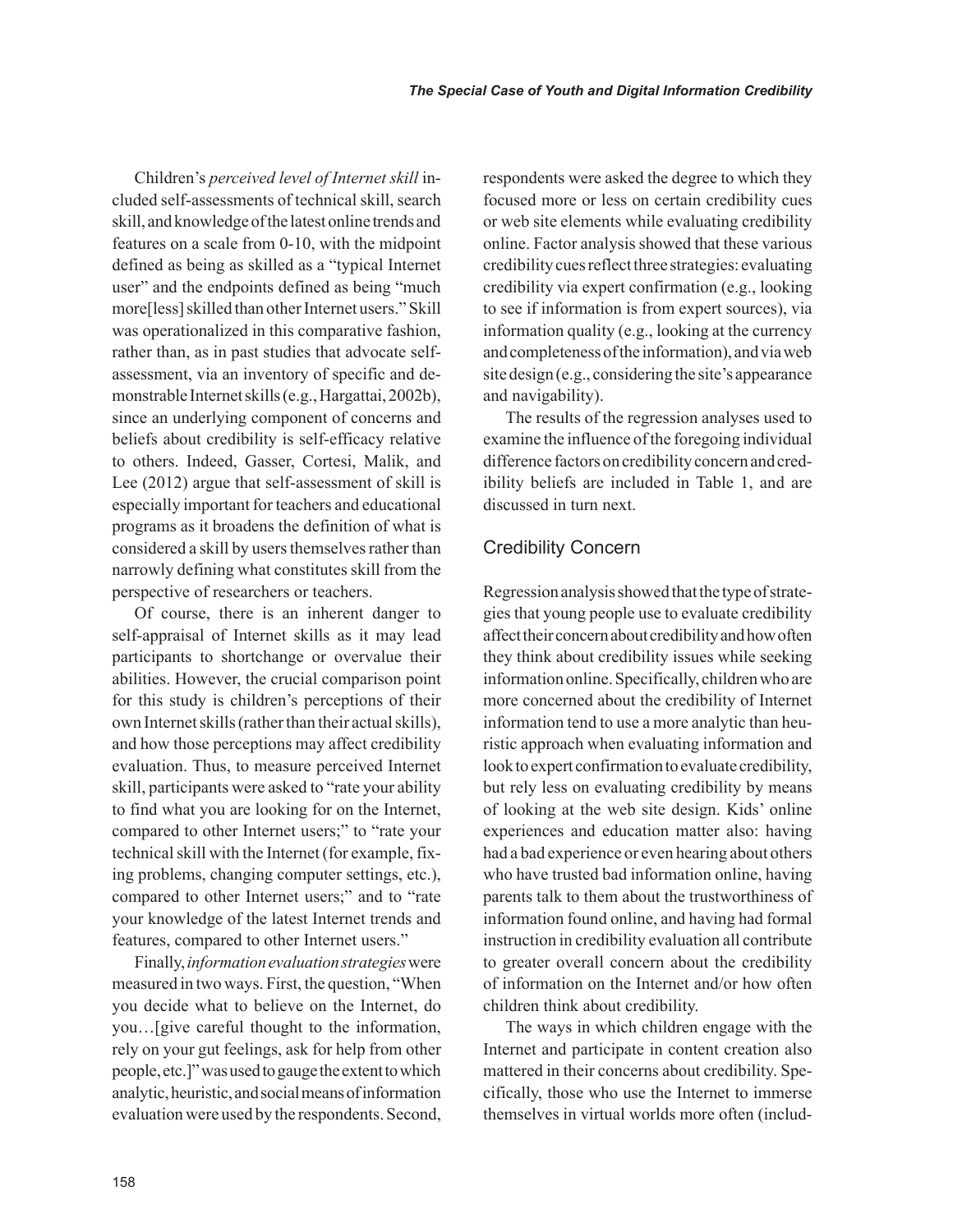|                                                                                                                                                                                                                                                                                                                                                                                                                                          | <b>Concerns about Credibility</b> |                |          |                                      |      |          |                        | <b>Beliefs about Credibility</b> |           |                       |      |          |  |  |
|------------------------------------------------------------------------------------------------------------------------------------------------------------------------------------------------------------------------------------------------------------------------------------------------------------------------------------------------------------------------------------------------------------------------------------------|-----------------------------------|----------------|----------|--------------------------------------|------|----------|------------------------|----------------------------------|-----------|-----------------------|------|----------|--|--|
|                                                                                                                                                                                                                                                                                                                                                                                                                                          | How concerned                     |                |          | How often think about<br>credibility |      |          | How much is believable |                                  |           | How likely to believe |      |          |  |  |
| Variable                                                                                                                                                                                                                                                                                                                                                                                                                                 | B                                 | <b>SE</b><br>B | $\beta$  | B                                    | SE B | $\beta$  | B                      | <b>SEB</b>                       | $\beta$   | B                     | SE B | $\beta$  |  |  |
| Demographics                                                                                                                                                                                                                                                                                                                                                                                                                             |                                   |                |          |                                      |      |          |                        |                                  |           |                       |      |          |  |  |
| Sex of child                                                                                                                                                                                                                                                                                                                                                                                                                             |                                   |                |          |                                      |      |          |                        |                                  |           | .11                   | .04  | $.08**$  |  |  |
| Age of child                                                                                                                                                                                                                                                                                                                                                                                                                             |                                   |                |          |                                      |      |          |                        |                                  |           | $-.02$                | .01  | $-.07**$ |  |  |
| Income                                                                                                                                                                                                                                                                                                                                                                                                                                   |                                   |                |          |                                      |      |          | .02                    | .01                              | $.10***$  | .02                   | .01  | $.09***$ |  |  |
| Race (white or not)                                                                                                                                                                                                                                                                                                                                                                                                                      | $-.13$                            | .06            | $-.06*$  |                                      |      |          |                        |                                  |           |                       |      |          |  |  |
| Grades in school                                                                                                                                                                                                                                                                                                                                                                                                                         |                                   |                |          |                                      |      |          |                        |                                  |           |                       |      |          |  |  |
| Use, Access, Experience                                                                                                                                                                                                                                                                                                                                                                                                                  |                                   |                |          |                                      |      |          |                        |                                  |           |                       |      |          |  |  |
| Years online                                                                                                                                                                                                                                                                                                                                                                                                                             | .03                               | .01            | $.07**$  |                                      |      |          |                        |                                  |           |                       |      |          |  |  |
| Hours online                                                                                                                                                                                                                                                                                                                                                                                                                             |                                   |                |          |                                      |      |          |                        |                                  |           |                       |      |          |  |  |
| Internet skill                                                                                                                                                                                                                                                                                                                                                                                                                           |                                   |                |          | .03                                  | .01  | $.07*$   | .02                    | .01                              | $.07*$    | .04                   | .01  | $.11***$ |  |  |
| Bad experience- self                                                                                                                                                                                                                                                                                                                                                                                                                     | .13                               | .06            | $.06*$   | .10                                  | .05  | $.06*$   | $-.08$                 | .03                              | $-.06*$   | $-.09$                | .04  | $-.07**$ |  |  |
| Bad experience-news                                                                                                                                                                                                                                                                                                                                                                                                                      | .28                               | .06            | $.13***$ | .10                                  | .05  | $.06*$   |                        |                                  |           |                       |      |          |  |  |
| Social networking use                                                                                                                                                                                                                                                                                                                                                                                                                    |                                   |                |          |                                      |      |          |                        |                                  |           |                       |      |          |  |  |
| Commercial use                                                                                                                                                                                                                                                                                                                                                                                                                           |                                   |                |          |                                      |      |          |                        |                                  |           |                       |      |          |  |  |
| Virtual use                                                                                                                                                                                                                                                                                                                                                                                                                              |                                   |                |          | .06                                  | .02  | $.08**$  | .03                    | .02                              | $.06*$    | .05                   | .02  | $.07**$  |  |  |
| Info contribution use                                                                                                                                                                                                                                                                                                                                                                                                                    | -.11                              | .04            | $-.08**$ |                                      |      |          |                        |                                  |           |                       |      |          |  |  |
| Talk with parents                                                                                                                                                                                                                                                                                                                                                                                                                        | .13                               | .03            | $.11***$ | .07                                  | .02  | $.07**$  |                        |                                  |           |                       |      |          |  |  |
| Credibility training                                                                                                                                                                                                                                                                                                                                                                                                                     |                                   |                |          | .17                                  | .05  | $.09***$ |                        |                                  |           |                       |      |          |  |  |
| Personality Traits                                                                                                                                                                                                                                                                                                                                                                                                                       |                                   |                |          |                                      |      |          |                        |                                  |           |                       |      |          |  |  |
| Flexible thinking                                                                                                                                                                                                                                                                                                                                                                                                                        |                                   |                |          | .12                                  | .05  | $.07*$   |                        |                                  |           |                       |      |          |  |  |
| Faith in intuition                                                                                                                                                                                                                                                                                                                                                                                                                       |                                   |                |          |                                      |      |          |                        |                                  |           | .08                   | .03  | $.07*$   |  |  |
| Need for cognition                                                                                                                                                                                                                                                                                                                                                                                                                       |                                   |                |          |                                      |      |          | $-.09$                 | .03                              | $-.09***$ | $-.09$                | .03  | $-.09**$ |  |  |
| Internet social trust                                                                                                                                                                                                                                                                                                                                                                                                                    | $-.18$                            | .04            | $-12***$ |                                      |      |          | .20                    | .03                              | $.22***$  | .15                   | .03  | $.15***$ |  |  |
| General social trust                                                                                                                                                                                                                                                                                                                                                                                                                     |                                   |                |          |                                      |      |          | .11                    | .03                              | $.10***$  |                       |      |          |  |  |
| <b>Evaluation Method</b>                                                                                                                                                                                                                                                                                                                                                                                                                 |                                   |                |          |                                      |      |          |                        |                                  |           |                       |      |          |  |  |
| Expert confirmation                                                                                                                                                                                                                                                                                                                                                                                                                      | .21                               | .04            | $.16***$ |                                      |      |          |                        |                                  |           | .08                   | .03  | $.09*$   |  |  |
| Site design                                                                                                                                                                                                                                                                                                                                                                                                                              | $-.10$                            | .04            | $-.08**$ |                                      |      |          | .10                    | .02                              | $.13***$  | .11                   | .03  | $.13***$ |  |  |
| Information quality                                                                                                                                                                                                                                                                                                                                                                                                                      |                                   |                |          |                                      |      |          |                        |                                  |           | .08                   | .03  | $.10*$   |  |  |
| Analytic style                                                                                                                                                                                                                                                                                                                                                                                                                           | .24                               | .04            | $.17***$ | .23                                  | .03  | $.21***$ |                        |                                  |           |                       |      |          |  |  |
| Heuristic style                                                                                                                                                                                                                                                                                                                                                                                                                          | $-.08$                            | .04            | $-.05*$  | $-.11$                               | .03  | $-09***$ | .05                    | .03                              | $.05*$    | .13                   | .03  | $.13***$ |  |  |
| Social style                                                                                                                                                                                                                                                                                                                                                                                                                             |                                   |                |          |                                      |      |          |                        |                                  |           |                       |      |          |  |  |
| <i>Notes</i> : Only significant results are shown. $F_{\text{concern}} = 25.53$ , df = 11, 1329, p < .001, adj R <sup>2</sup> = .17; $F_{\text{thinkabout}} = 24.82$ , df = 9, 1331, p < .001,<br>adj R <sup>2</sup> = .14; F <sub>muchbelieve</sub> = 25.30, df = 9, 1329, p < .001, adj R <sup>2</sup> = .14; F <sub>likelybelieve</sub> = 25.89, df = 13, 1326, p < .001, adj R <sup>2</sup> = .20. *p < .05, **p<br>$0.01,***p<.001$ |                                   |                |          |                                      |      |          |                        |                                  |           |                       |      |          |  |  |

*Table 1. Results of stepwise multiple regression analyses predicting credibility concerns and beliefs*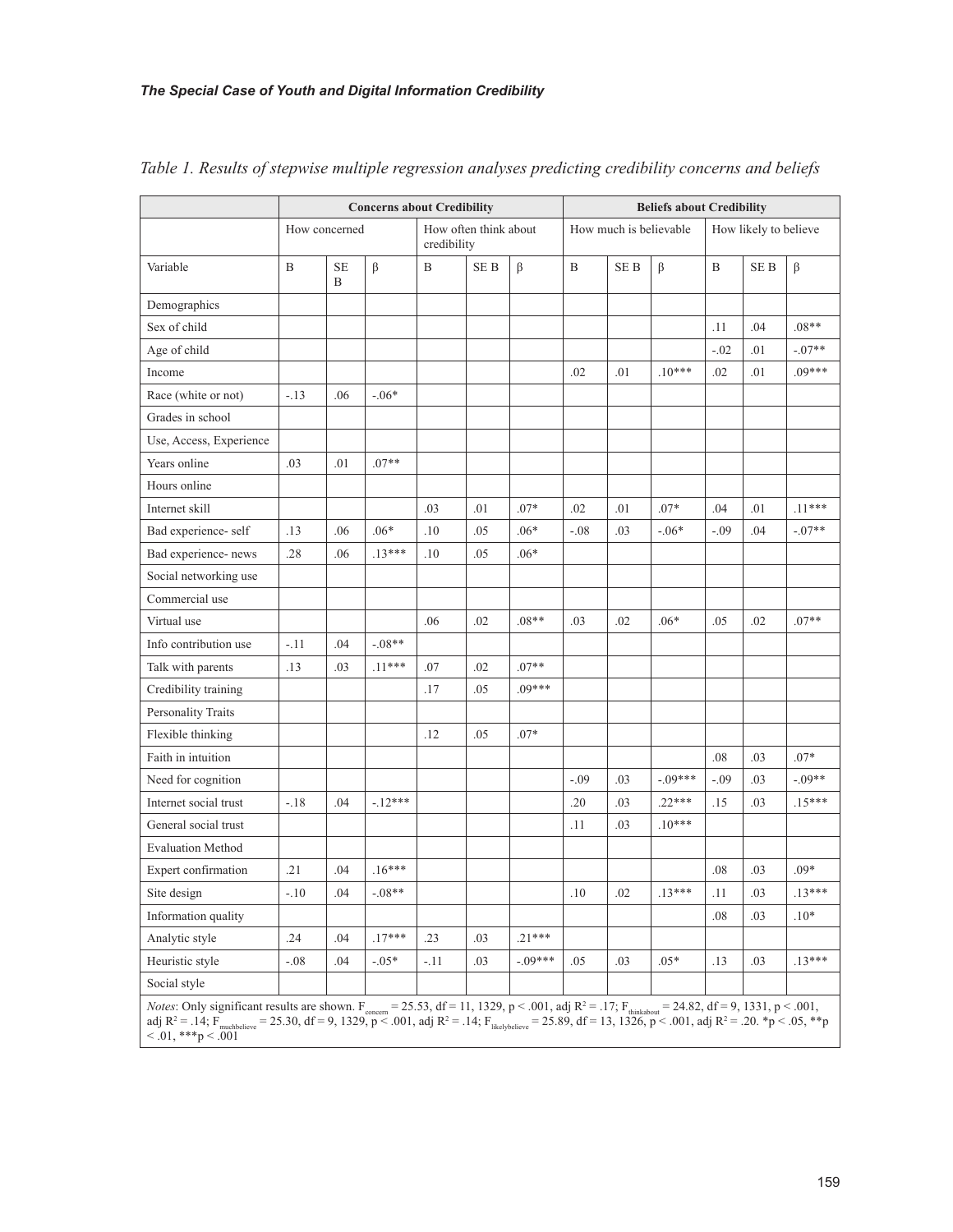ing playing games such as World of Warcraft) and those who engage in content creation less actively show higher levels of concern about credibility. Also, kids who perceived themselves as more highly skilled and who had been online for a greater number of years thought more about or were more concerned about credibility. These results indicate that as children engage more, and more deeply, with the Internet, they may develop a healthy skepticism toward the believability of online information. This finding refutes fears that kids will become more accepting and less critical of Internet information as they deepen their experience and participation in online activities.

Only two traits, flexible thinking style and Internet social trust, emerged as significantly related to children's level of credibility concern. As kids are more flexible in considering information that runs counter to their own beliefs and are less trusting of others online, they express greater concern about credibility. Attending to contradictory data would naturally raise concern about whose view to trust, as would having little confidence in the trustworthiness of others online.

Interestingly, young people's demographic characteristics did not seem to matter much, with one exception: race made a very small contribution to users' concern about credibility. Children who reported themselves to be minorities expressed slightly greater concern about credibility than did white children, which may reflect subcultural differences found in many surveys for trust of all sorts among minority populations (Alesina & LaFerrara, 2002). It is noteworthy that, overall, age did not impact concern about credibility, despite the fact that older kids have more online experience and more life experience.

#### Credibility Beliefs

While young people's concern about the credibility of information online seems to be driven to some extent by analytic processes of evaluating information, this is not the case for their actual trust of online information, both in terms of the amount of information on the Internet they feel is credible and their likelihood of trusting information they personally find online.

Indeed, young people's beliefs about credibility appear to be more a function of heuristic processes, as evidenced by the fact that young people who rated online information as more credible tended to use a more heuristic, rather than analytic, approach to evaluating information online. Factors that consistently contribute to young people's actual credibility beliefs are evaluating information based on the web site's design and using heuristic credibility evaluation strategies, such as relying on gut feelings and making quick credibility judgments. Personality traits related to these heuristic strategies also contributed significantly to beliefs about credibility, whereby youth possessing lower need for cognition and higher faith in intuition thinking styles rated information on the Internet as more credible.

Although these results are not surprising in light of what is known from past research on adults that finds people's credibility evaluations are often based on cursory cues rather than thorough examination of online information (Metzger, 2007), the fact that heuristic processes figure so prominently in how much online information children find credible and how likely they are to believe the information they find online is a little disconcerting. This is particularly true for digital literacy advocates who stress the need for kids to apply critical thinking skills to Internet-based information due to the unique characteristics that make discerning credible from non-credible information especially complex and difficult (see Metzger, Flanagin, Eyal, Lemus, & McCann, 2003). Another personality trait that influenced young people's views of the credibility of online information was their trusting nature. Questions that tapped into the degree to which kids felt others could be trusted both generally and online were significant and positive predictors of how much of the information online they felt was believable.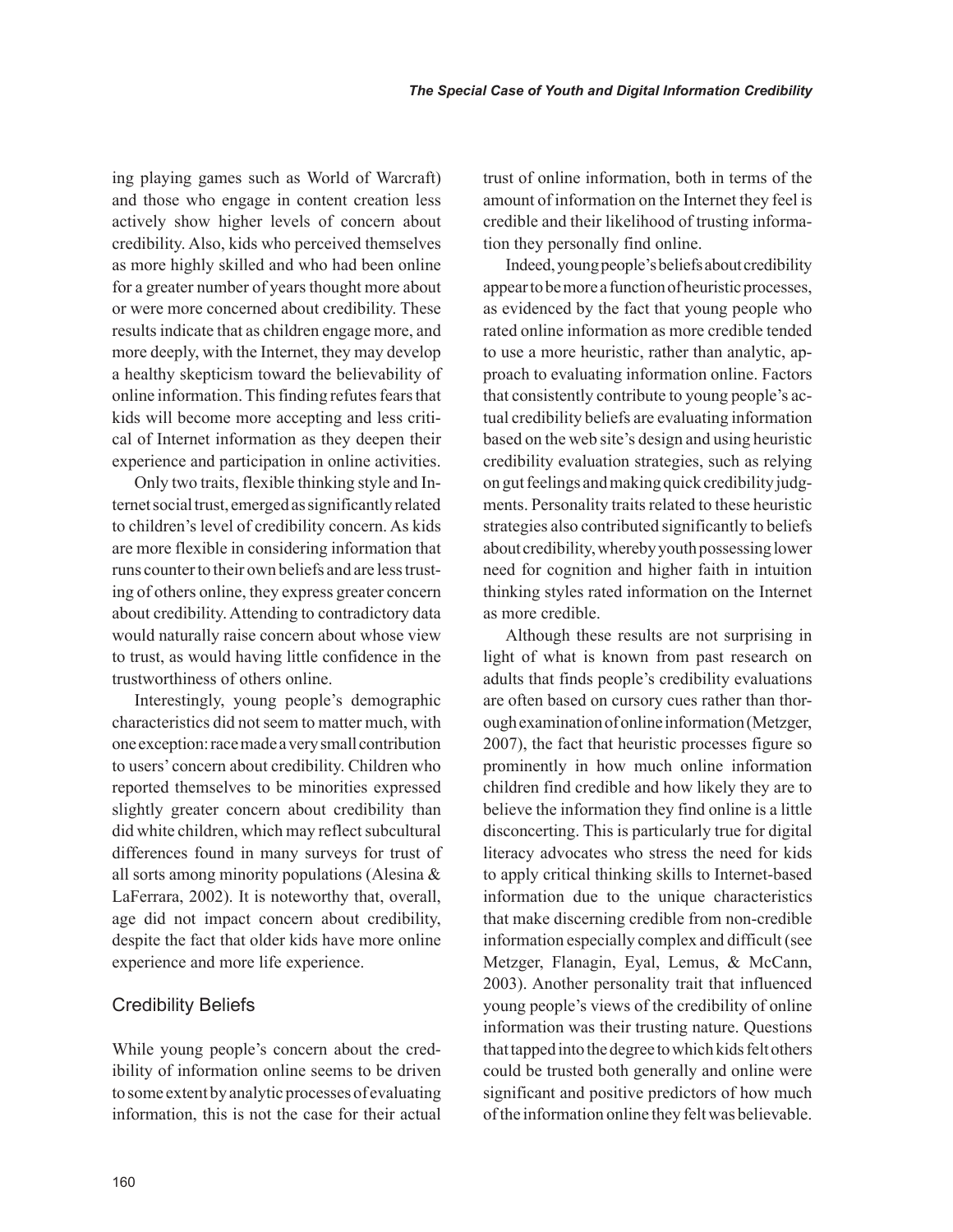Children's demographic characteristics mattered more for their actual beliefs about the credibility of online information than they did for their concern about credibility. Specifically, young people from families of higher income said they believed more information on the Internet, and both younger kids and girls were more likely to believe the information they find online compared to older kids and boys, respectively.<sup>5</sup> This could be due to differences in girls' and boys' Internet usage or experiences interacting with others online, and to the fact that older children are more likely to have had greater overall exposure to online information generally, and thus perhaps more experiences with bad information, as well as had more formal information literacy training than have younger children.

Indeed, the data show that Internet usage and experiences do also factor into kids' credibility beliefs. In particular, young people who rated themselves as more technically skilled felt Internet information was more credible, as did those who visit virtual worlds more often. Past negative experiences with false or non-credible information also mattered in that having such experiences led kids to say that less Internet information is believable and that they were less likely to believe the information they found online, as one would expect.

# **Relative Skill in Credibility Evaluation**

The final research question sought to examine how young people perceive their own skill at determining the credibility of information online relative to other users. Results showed that, in comparison to a "typical Internet user," even the youngest children saw themselves as equally or slightly better on average in their ability to figure out which information is good and bad online (*M*  $= 3.47$ , *SD*  $= 1.37$ ) and more likely to question information they find on the Internet  $(M = 3.55)$ ,  $SD = 1.47$ ), both measured on 7-point scales where scores below the midpoint indicate a favorable

self vs. "typical user" comparison. Children also felt they were equally or slightly less likely than a typical Internet user to believe false information online  $(M = 4.61, sd = 1.44)$  on a 7-point scale where scores above the midpoint indicate a favorable self-other comparison. Interestingly, older kids were more likely than younger kids to report a favorable comparison to typical Internet users when it came to determining good from bad online content  $(r = -.11, p < .001)$ , believing false information online ( $r = .15$ ,  $p < .001$ ), and questioning information they find  $(r = -14, p <$ .001). These results suggest an optimistic bias in kids' perceptions of their own information literacy and credibility evaluation skills.

#### **DISCUSSION**

The study detailed in this chapter describes youth who have been using the Internet for much of their lives for a variety of purposes, and adds to the current state of knowledge on children's Internet use and their perceptions of online information credibility specifically. It challenges existing notions about children as information consumers and paints a portrait of how youth establish credibility when they evaluate online sources, which should serve as a springboard for further research.

The data demonstrate that children ages 11-18 show a healthy degree of concern for the believability of online information. They think about the credibility of information they find on the Internet and are fairly concerned about the credibility of online information overall. Interestingly, despite their concern for credibility, kids rely quite heavily on the Internet to find different types of information, they trust information on Wikipedia (even more than they say it should be trusted), and they view certain kinds of information (i.e., entertainment information, commercial information, and information for school projects) on the web as a more credible source of information than books, newspapers, and television.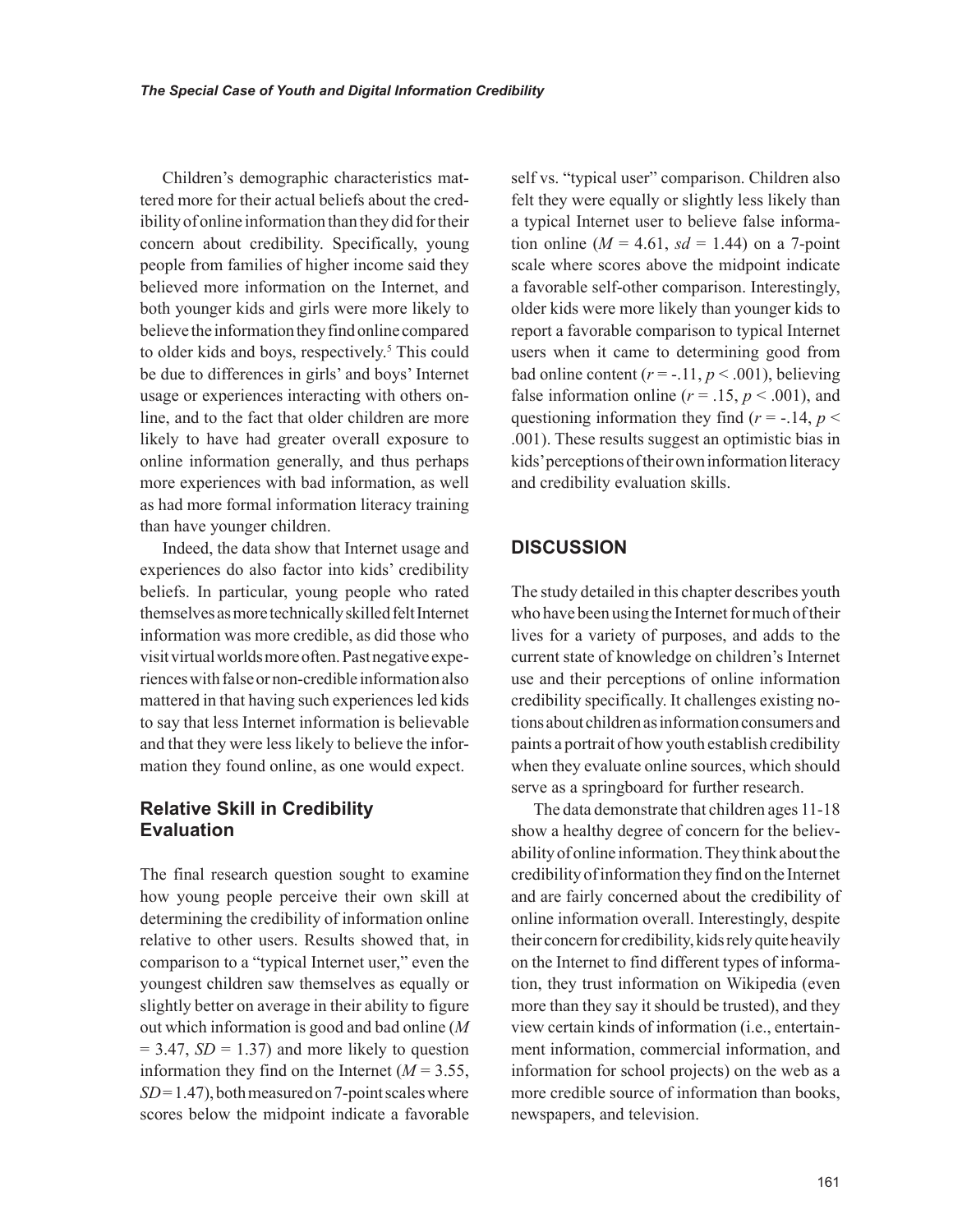Children also trust different forms of online information more or less depending on its type. For example, information used for school projects is seen as more believable than information from strangers they meet online. That said, children report an equal likelihood to believe entertainment and health information online, which implies potentially problematic outcomes since these types of information should ideally warrant different levels of skepticism.

As children get older, their Internet use increases both in scope and in time spent online. Older teens trust the Internet more as an information source than do younger kids, but think that people should be more concerned about the quality of information online than do younger children. This might indicate that as kids become more experienced with the Internet, they have a greater appreciation for the potential of deceptive information online as well as greater confidence in their ability to find credible information sources.

The findings pertaining to the methods or strategies by which young people evaluate the credibility of information online are particularly revealing and show that several demographic, usage, and personality characteristics significantly predict children's credibility concerns and perceptions. As mentioned in the results section, race played a minor role, such that nonwhite youth manifested greater concerns about credibility, perhaps reflecting known patterns of greater social skepticism among minorities. Kids who have had negative past experiences with online information, who have had training in credibility evaluation, and whose parents talk to them about the credibility of online information demonstrate a higher degree of apprehension and concern about online information. Children who perceive themselves as more skilled Internet users, who spend time immersed in digital worlds, and who have been using the Internet for longer also report a higher degree of concern for credibility, as do those who experience less social trust. Greater concern about credibility was also linked to more analytic approaches to evaluating information online.

Demographic and personality characteristics also played a role in how much web-based information children believe. Younger children reported believing more information online than did older kids. Females were more trusting than males, and children from wealthier backgrounds and who were more trusting of others believed more of the information available online. Usage and experience mattered too, as children who spent more time in virtual worlds and who rated themselves to be more skilled users overall believed more information, whereas those who had negative past experiences believed less information online to be credible. Perhaps most interestingly, certain credibility evaluation strategies were associated with credibility beliefs. Children who relied on heuristic methods of credibility assessment reported believing more information than children who reported relying on analytic methods and who had higher need for cognition. This suggests that curriculum to increase children's motivation and ability to engage in critical thinking may help to enhance skepticism toward online information, as manifested in employing more effortful means of information evaluation.

Collectively, the findings on belief of online information, concern for its credibility, and strategies used to assess its credibility indicate that as kids become more experienced with an online environment, they develop a greater concern for the credibility of online information, and employ a greater diversity of strategies when assessing it. This is an encouraging finding for media literacy advocates, and to some extent mitigates fears that kids become more accepting and less critical of online information as their usage increases.

However, not all of this study's findings were so encouraging. For instance, while children's concern about credibility appears to be largely driven by analytic credibility evaluation processes, those who find Internet information most credible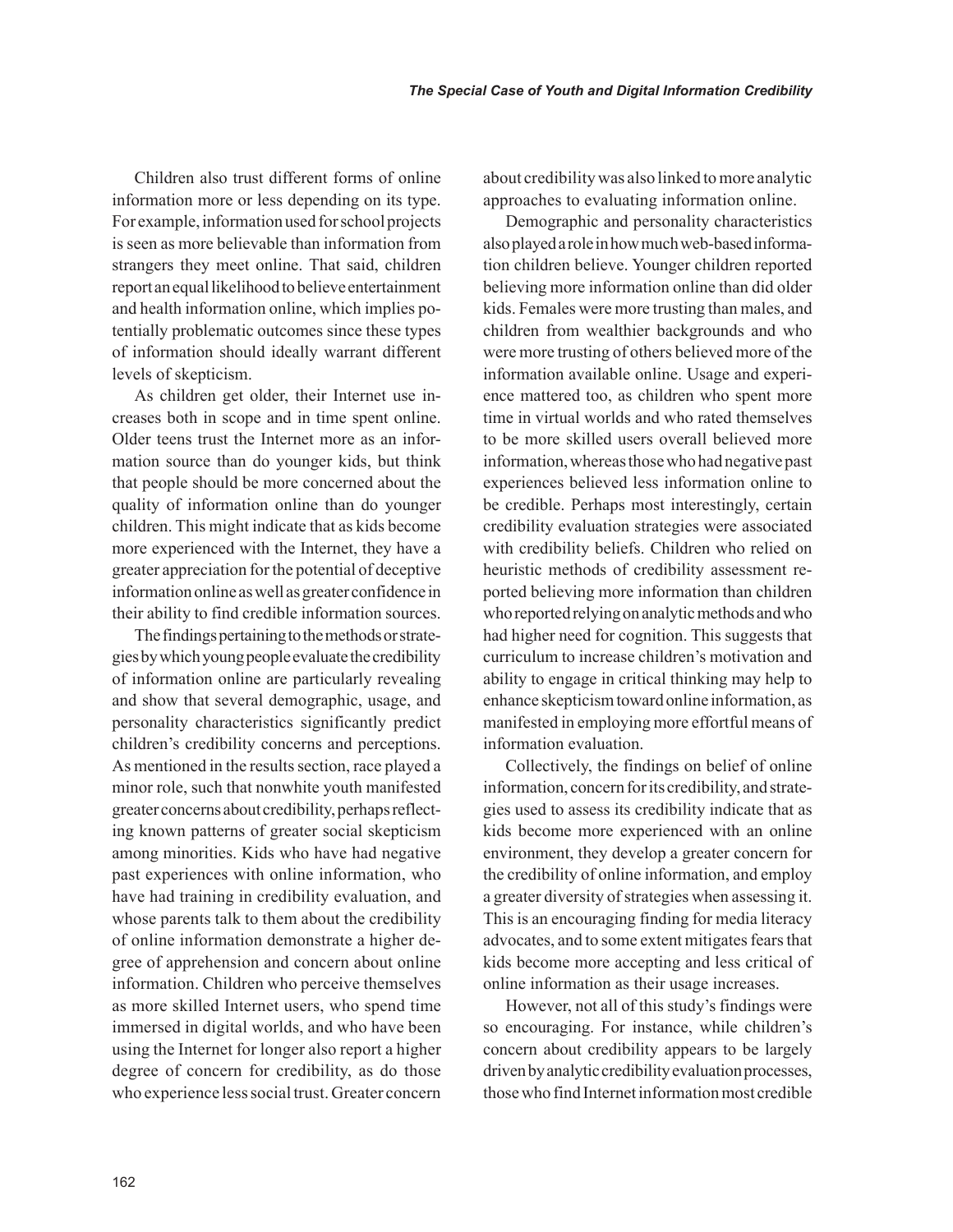tend to rely on heuristic (hasty and feeling-based) processes to evaluate credibility. This, coupled with the fact that most children said that people should be concerned about the credibility of information online, suggests that while children take the issue of credibility seriously, they may not always act diligently when evaluating the information they find online. Moreover, children appear to overestimate their own skill levels and capacity to discern good information from bad information as compared to others. Such overconfidence is troubling, inasmuch as it might imply a correspondingly reduced level of vigilance or attention.

Findings from this study reveal a relationship between youth, the Internet, and credibility that is far more nuanced than most previous research has suggested. This study indicates that a combination of experience using the Internet over time and vital cohort-related changes in youth's cognitive development interact to promote a better awareness of general credibility concerns. This has implications for several domains, including education and the creation of media literacy curricula, children's use of the Internet, and digital media policy formulations. For example, based on our findings, online media literacy programs should emphasize a structured but graduated approach to guiding children's use of the Internet that stresses the accumulation of personal experience online, early parental involvement, and the sharing of positive and negative online experiences at an early age. Additionally, education efforts regarding credibility evaluation should be ongoing at the upper elementary, middle, and secondary education levels, and should stress the importance of critical thinking skills, including analytic methods of credibility assessment over heuristic ones.

Although these findings are generalizable to child Internet users in the U.S., limitations inherent in survey research still color our findings. For example, while our data appear to indicate overconfidence in kids' assessment of their ability to

discern good and bad information, experimental designs may better reveal any biases that might result from this overconfidence. In addition, multiple methods would be useful to better capture the rich reality of children's web use and evaluation experiences in some instances, particularly those that are social in nature.

Ultimately, this study appears to underscore a reality we would hope for as citizens, Internet users, and parents: children are for the most part aware of the issues surrounding information veracity on the Internet. Thus, the best strategy to help children become more skillful consumers of information online would appear to be the adoption of a perspective that empowers them and capitalizes on their unique upbringing in an all-digital world. In a future in which the information that drives kids' lives is assembled, transmitted, shared, and processed digitally, children need to develop the skills necessary to navigate that information environment effectively. Perhaps the most encouraging conclusion from these data so far is that, for the most part, children seem to be making inroads toward that goal.

# **ACKNOWLEDGMENT**

The authors thank the John D. and Catherine T. MacArthur Foundation for their support of this work.

#### **REFERENCES**

Alberts, A., Elkind, D., & Ginsberg, S. (2006). The personal fable and risk-taking in early adolescence. *Journal of Youth and Adolescence*, *36*, 71–76. doi:10.1007/s10964-006-9144-4

Alesina, A., & La Ferrara, E. (2002). Who trusts others? *Journal of Public Economics*, *85*, 207–234. doi:10.1016/S0047-2727(01)00084-6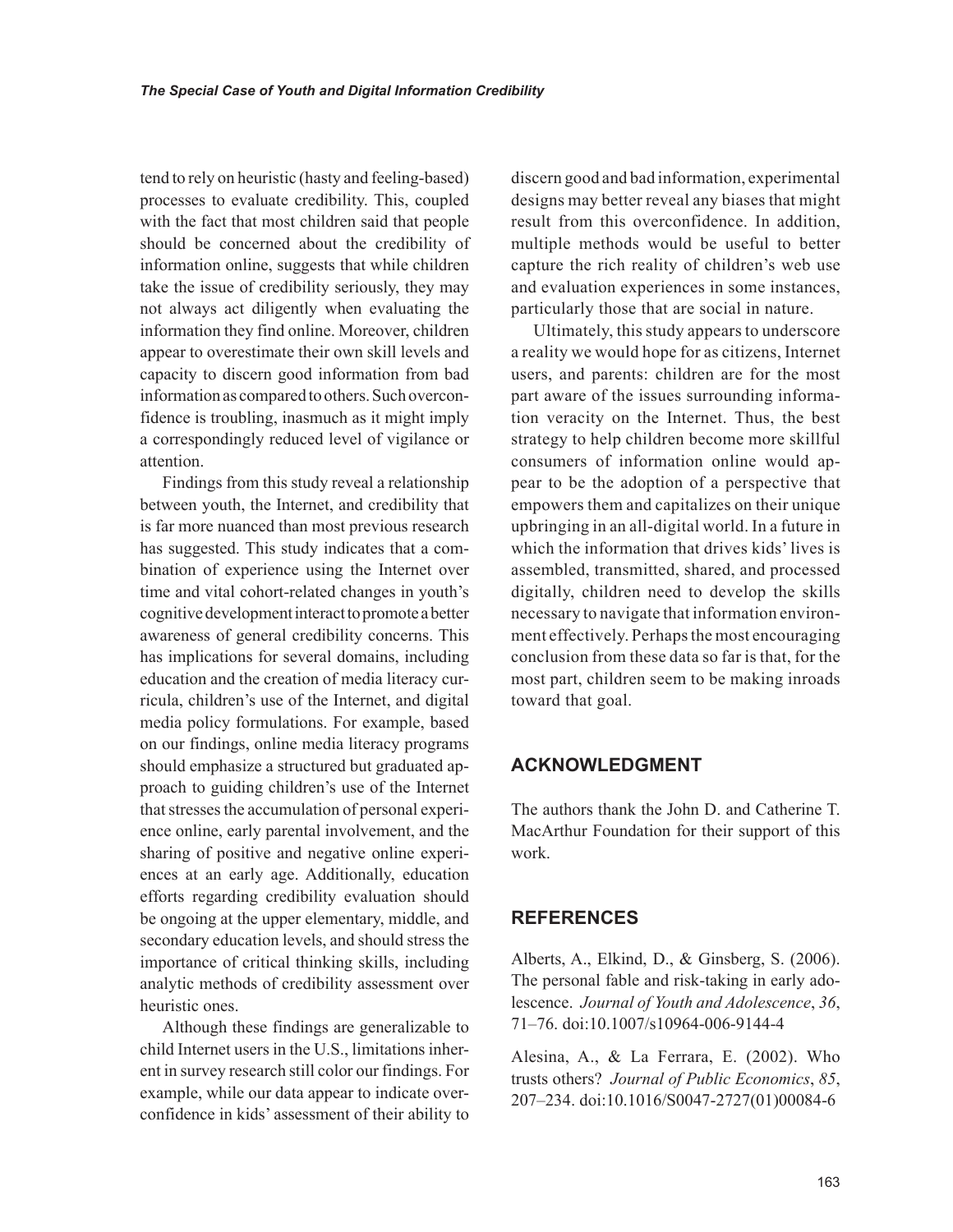Bennett, S., Maton, K., & Kervin, L. (2008). The 'digital natives' debate: A critical review of the evidence. *British Journal of Educational Technology*, *39*, 775–786. doi:10.1111/j.1467- 8535.2007.00793.x

boyd, d. (2011). Social network sites as networked publics: Affordances, dynamics, and implications. In Z. Papacharissi (Ed.), *Networked self: Identity, community, and culture on social network sites* (pp. 39-58). New York, NY: Routledge.

Campbell, J., Greenauer, N., Macaluso, K., & End, C. (2007). Unrealistic optimism in Internet events. *Computers in Human Behavior*, *23*, 1273–1284. doi:10.1016/j.chb.2004.12.005

Chen, S.-Y., & Rieh, S. Y. (2009). Take your time first, time your search later: How college students perceive time in web searching. *Proceedings of the 72nd Annual Meeting of the American Society for Information Science and Technology*.

Clarke, V. A., Lovegrove, H., Williams, A., & Macpherson, M. (2000). Unrealistic optimism and the health belief model. *Journal of Behavioral Medicine*, *23*(4), 367–376. doi:10.1023/A:1005500917875

Eastin, M. (2008). Toward a cognitive developmental approach to youth perceptions of credibility. In M. J. Metzger, & A. J. Flanagin (Eds.), *Digital media, youth, and credibility*, (pp. 28-46). MacArthur Foundation Series on Digital Media and Learning. Cambridge, MA: MIT Press.

Elkind, D. (1967). Egocentrism in adolescence. *Child Development*, *38*, 1025–1034. doi:10.2307/1127100

Epstein, S., Pacini, R., Denes-Raj, V., & Heier, H. (1996). Individual differences in intuitiveexperiential and analytical-rational thinking styles. *Journal of Personality and Social Psychology*, *71*, 390–405. doi:10.1037/0022-3514.71.2.390

Fidel, R., Davies, R. K., Douglass, M. H., Holder, J. K., Hopkins, C. J., & Kushner, E. J. (1999). A visit to the information mall: Web searching behavior of high school students. *Journal of the American Society for Information Science American Society for Information Science*, *50*, 24–37. doi:10.1002/(SICI)1097- 4571(1999)50:1<24::AID-ASI5>3.0.CO;2-W

Flanagin, A. J., & Metzger, M. J. (2000). Perceptions of Internet information credibility. *Journalism & Mass Communication Quarterly*, *77*, 515–540. doi:10.1177/107769900007700304

Flanagin, A. J., & Metzger, M. J. (2007). The role of site features, user attributes, and information verification behaviors on the perceived credibility of Web-based information. *New Media & Society*, *9*(2), 319–342. doi:10.1177/1461444807075015

Flanagin, A. J., & Metzger, M. J. (2008). Digital media and youth: Unparalleled opportunity and unprecedented responsibility. In Metzger, M. J., & Flanagin, A. J. (Eds.), *Digital media, youth, and credibility* (pp. 5–27). Cambridge, MA: MIT Press.

Flanagin, A. J., & Metzger, M. J. (2010). *Kids and credibility: An empirical examination of youth, digital media use, and information credibility*. Cambridge, MA: MIT Press.

Fogg, B. J. (2003). Computers as persuasive social actors. In B. Fogg's (Ed.), *Persuasive technology: Using computers to change what we think and do* (pp. 31-60). San Francisco, CA: Morgan Kaufmann.

Gasser, U., Cortesi, S., Malik, M., & Lee, A. (2012). *Youth and digital media: From credibility to information quality*. Berkman Center for Internet & Society. Retrieved May 22, 2012, from http://ssrn.com/abstract=2005272

Gigerenzer, G., & Todd, P. M. (1999). *Simple heuristics that make us smart*. New York, NY: Oxford University Press.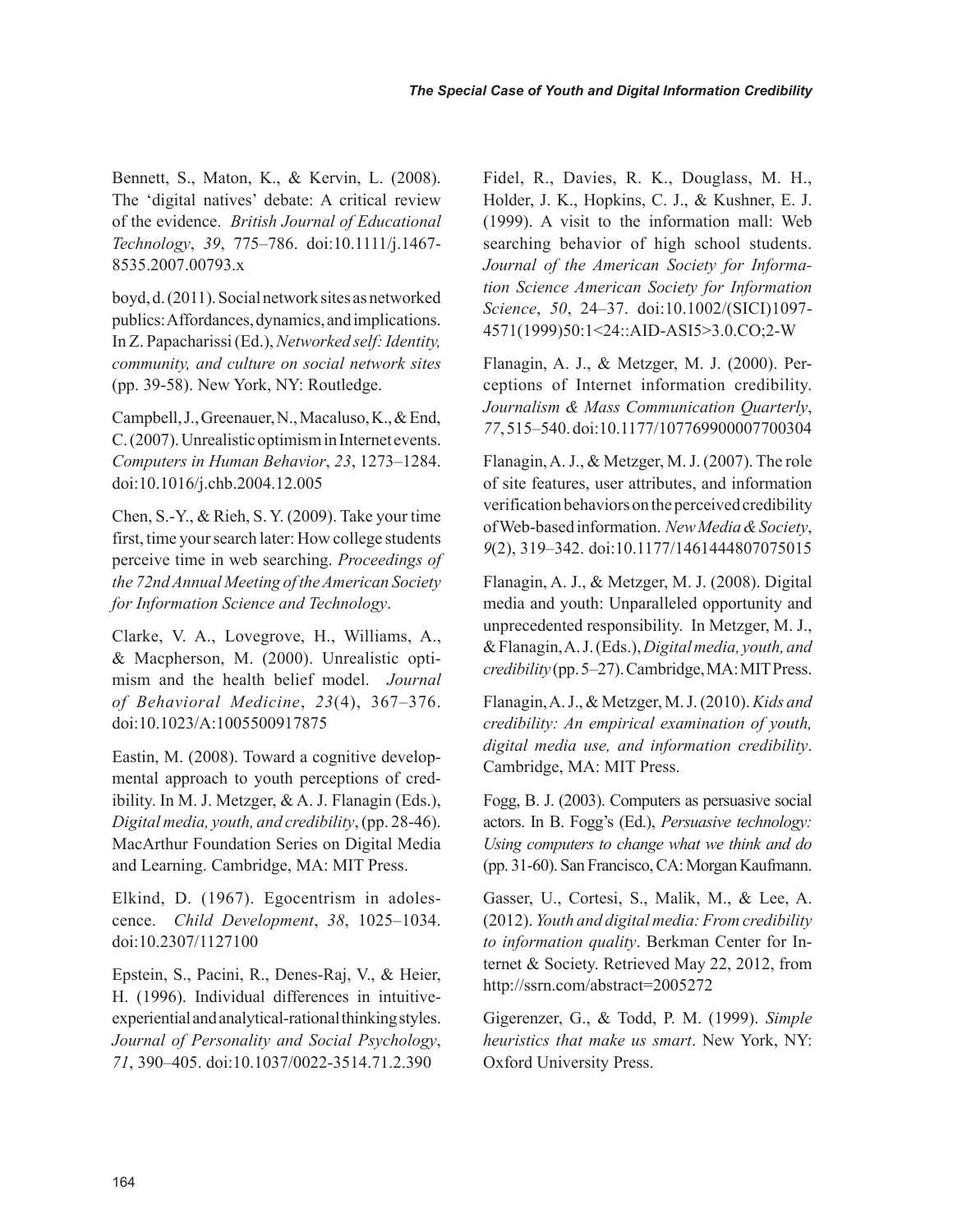Greenfield, P. M. (2004). Developmental considerations for determining appropriate Internet use guidelines for children and adolescents. *Journal of Applied Developmental Psychology*, *25*, 751–762. doi:10.1016/j.appdev.2004.09.008

Hargattai, E. (2002a). Second-level digital divide: Differences in people's online skills. *First Monday, 7*(4). Retrieved May 2, 2012, from http://firstmonday.org/htbin/cgiwrap/ bin/ojs/index.php/fm/article/view/942/864/

Hargittai, E. (2002b). Beyond logs and surveys: In-depth measures of people's web use skills. *Journal of the American Society for Information Science and Technology*, *53*, 1239–1244. doi:10.1002/asi.10166

Hargittai, E., Fullerton, F., Menchen-Trevino, E., & Thomas, K. (2010). Trust online: Young adults' evaluation of Web content. *International Journal of Communication*, *4*, 468–494.

Ito, M., Baumer, S., & Bittanti, M. boyd, d., Cody, R., Herr-Stephenson, B., et al. (2009). *Hanging out, messing around, and geeking out: Kids living and learning with new media.* Cambridge, MA: MIT Press.

Jacobs, J. E., & Klaczynski, P. A. (Eds.). (2005). *The development of judgment and decision making in children and adolescents*. Mahwah, NJ: Lawrence Erlbaum.

Jones, S., & Fox, S. (2009, January 28). *Generations online in 2009*. Pew Internet & American Life Project report. Retrieved from http://pewresearch.org/pubs/1093/ generations-online

Klaczynski, P. A. (2001). The influence of analytic and heuristic processing on adolescent reasoning and decision making. *Child Development*, *72*, 844–861. doi:10.1111/1467- 8624.00319

Kokis, J., Macpherson, R., Toplak, M., West, R. F., & Stanovich, K. E. (2002). Heuristic and analytic processing: Age trends and associations with cognitive ability and cognitive styles. *Journal of Experimental Child Psychology*, *83*, 26–52. doi:10.1016/S0022- 0965(02)00121-2

Kuiper, E., & Volman, M. (2008). The Web as a source of information for students in K–12 education. In Coiro, J., Knobel, M., Lankshear, C., & Leu, D. (Eds.), *Handbook of research on new literacies* (pp. 241–266). New York, NY: Lawrence Erlbaum.

Large, A. (2004). Information seeking on the Web by elementary school students. In Chelton, M. K., & Cool, C. (Eds.), *Youth information-seeking behavior: Theories, models, and issues* (pp. 293–320). Lanham, MD: Scarecrow Press.

Lenhart, A., Purcell, K., Smith, A., & Zickuhr, K. (2010). *Social media and mobile Internet use among teens and young adults.* Retrieved February 18, 2010 from http://pewresearch.org/pubs/1484/social-mediamobile-internet-use-teens-millennials-fewer-blog

Livingstone, S. (2009). *Children and the Internet: Great expectations and challenging realities*. Cambridge, UK: Polity Press.

Metzger, M. J. (2007). Making sense of credibility on the Web: Models for evaluating online information and recommendations for future research. *Journal of the American Society for Information Science and Technology*, *58*, 2078–2091. doi:10.1002/asi.20672

Metzger, M. J., & Flanagin, A. J. (Eds.). (2008). *Digital media, youth, and credibility*. Cambridge, MA: MIT Press.

Metzger, M. J., Flanagin, A. J., Eyal, K., Lemus, D. R., & McCann, R. (2003). Credibility in the 21st century: Integrating perspectives on source, message, and media credibility in the contemporary media environment. In Kalbfeisch, P. (Ed.), *Communication yearbook 27* (pp. 293–335). Mahwah, NJ: Lawrence Erlbaum. doi:10.1207/s15567419cy2701\_10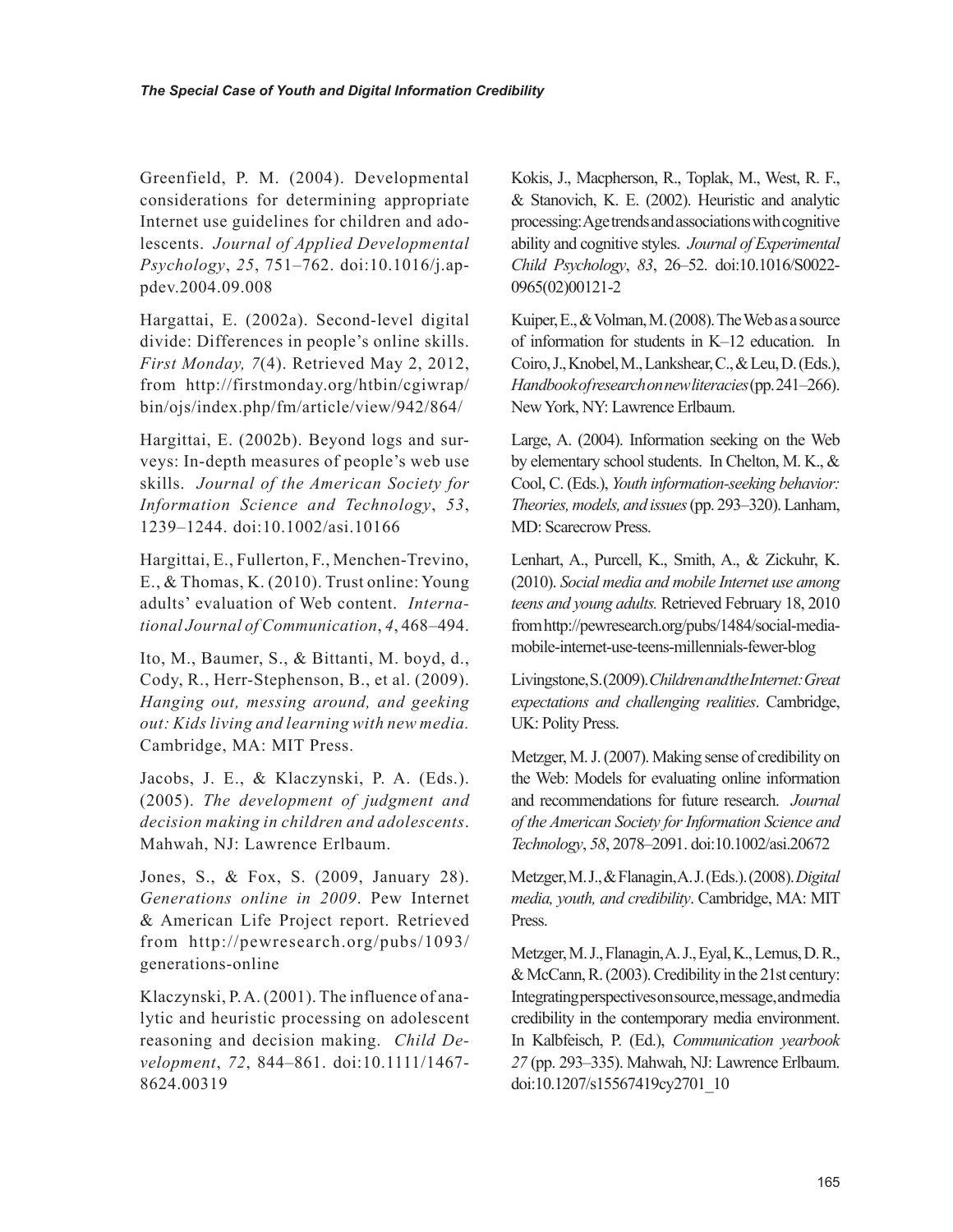Metzger, M. J., Flanagin, A. J., & Medders, R. B. (2010). Social and heuristic approaches to credibility evaluation online. *The Journal of Communication*, *60*, 413–439. doi:10.1111/j.1460-2466.2010.01488.x

Metzger, M. J., Flanagin, A. J., Pure, R., Medders, R., Markov, A., Hartsell, E., & Choi, E. (2011). *Adults and credibility: An empirical examination of digital media use and information credibility. Research report prepared for the John D. and Catherine T. MacArthur Foundation*. Santa Barbara: University of California.

Palfrey, J., & Gasser, U. (2008). *Born digital: Understanding the first generation of digital natives*. New York, NY: Perseus Books Group.

Prensky, M. (2001). Digital natives, digital immigrants. *Horizon*, *9*(5). doi:10.1108/10748120110424816

Rainie, L. (2006, March 23). *Life online: Teens and technology and the world to come*. Keynote address to the annual conference of the Public Library Association, Boston, MA. Retrieved November 7, 2006, from http://www.pewinternet. org/ppt/Teens%20and%20technology.pdf

Rowlands, I., Nicholas, D., Williams, P., Huntington, P., Fieldhouse, M., & Gunter, B. (2008). The Google generation: The information behaviour of the researcher of the future. *Aslib Proceedings*, *60*, 290–310. doi:10.1108/00012530810887953

Scott, S. G., & Bruce, R. A. (1995). Decisionmaking style: The development and assessment of a new measure. *Educational and Psychological Measurement*, *55*, 818–831. doi:10.1177/0013164495055005017

Solomon, P. (1993). Children's information retrieval behavior: A case analysis of an OPAC. *Journal of the American Society for Information Science and Technology*, *44*, 245–264. doi:10.1002/ (SICI)1097-4571(199306)44:5<245::AID-ASI1>3.0.CO;2-#

Tapscott, D. (1997). *Growing up digital: The rise of the Net generation*. New York, NY: McGraw-Hill.

Valkenburg, P. M., Krcmar, M., Peeters, A. L., & Marseille, N. M. (1999). Developing a scale to assess three styles of television mediation: 'instructive mediation,' 'restrictive mediation,' and 'social co-viewing.'. *Journal of Broadcasting & Electronic Media*, *43*(1), 52–66. doi:10.1080/08838159909364474

van der Sluis, F., & van Dijk, E. M. A. G. (2010). A closer look at children's information retrieval usage: Towards child-centered relevance. In *Proceedings of the Workshop on Accessible Search Systems, The 33st Annual International Conference on Research and Development in Information Retrieval* (ACM SIGIR 2010), 23 July, 2010, Geneva, Switzerland, (pp. 3-10).

van Dijk, J. (2005). *The deepening divide: Inequality in the information society*. Thousand Oaks, CA: Sage.

van Dijk, J. (2006). Digital divide research, achievements and shortcomings. *Poetics*, *34*, 221–235. doi:10.1016/j.poetic.2006.05.004

Weinstein, N. D. (1980). Unrealistic optimism about future life events. *Journal of Personality and Social Psychology*, *39*, 806–820. doi:10.1037/0022-3514.39.5.806

Weinstein, N. D. (1982). Unrealistic optimism about susceptibility to health problems. *Journal of Behavioral Medicine*, *5*, 441–460. doi:10.1007/BF00845372

Weinstein, N. D. (1987). Unrealistic optimism about susceptibility to health problems: Conclusions from a community-wide sample. *Journal of Behavioral Medicine*, *10*(5), 481–500. doi:10.1007/BF00846146

Zhang, L. F. (2003). Contributions of thinking styles to critical thinking dispositions. *Journal of Psychology (Savannah, Ga.)*, *137*, 517–544.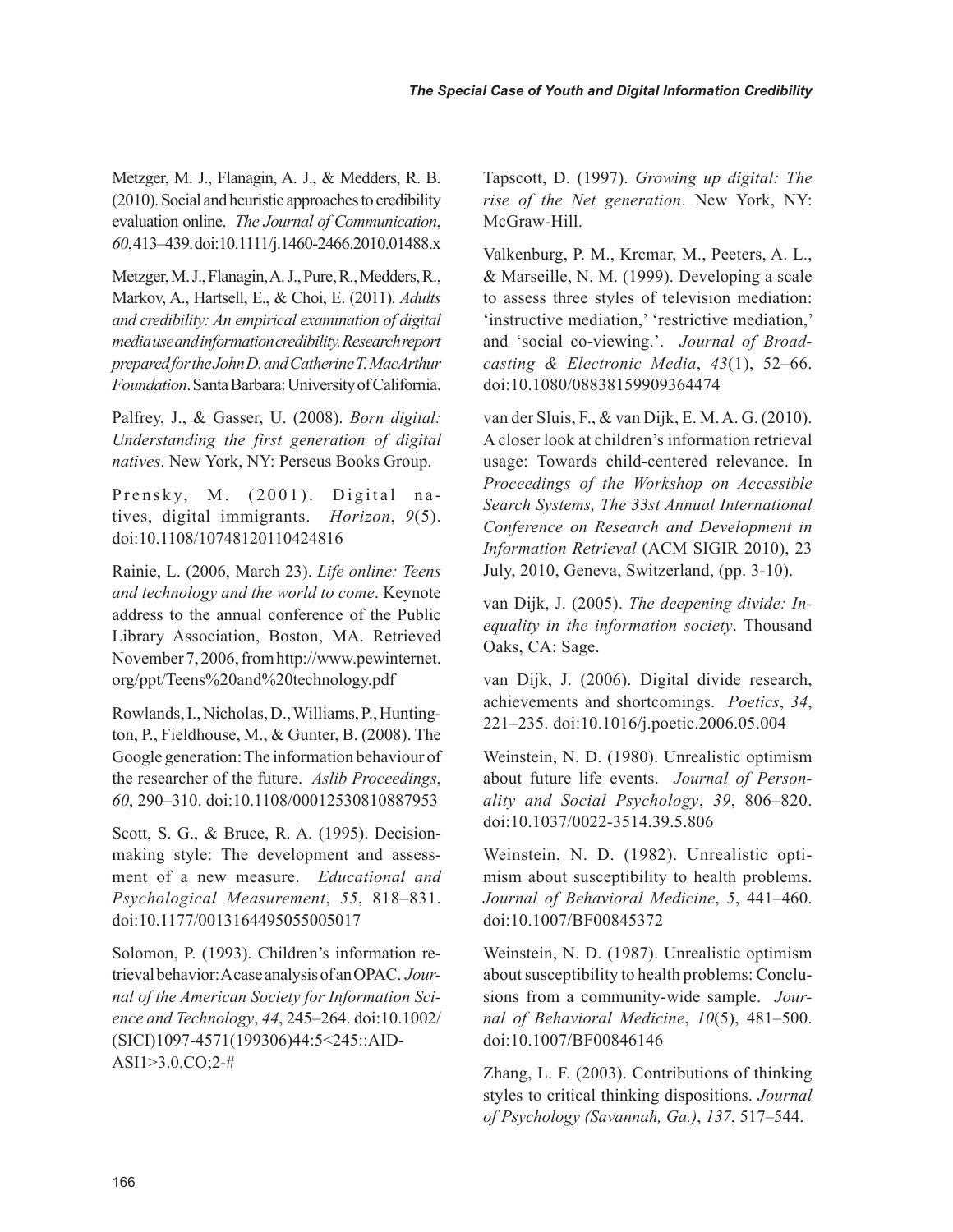# **ADDITIONAL READING**

Agosto, D. E. (2002). Bounded rationality and satisficing in young people's Web-based decision making. *Journal of the American Society for Information Science and Technology*, *53*, 16–27. doi:10.1002/asi.10024

Agosto, D. E., & Abbas, J. (2010). High school seniors' social network and other ICT use preferences and concerns. *Proceedings of the American Society for Information Science & Technology*, *47*, 1–10. doi:10.1002/meet.14504701025

Bennett, S., Maton, K., & Kervin, L. (2008). The 'digital natives' debate: A critical review of the evidence. *British Journal of Educational Technology*, *39*, 775–786. doi:10.1111/j.1467- 8535.2007.00793.x

Bowler, L. (2010). The self-regulation of curiosity and interest during the information search process of adolescent students. *Journal of the American Society for Information Science and Technology*, *61*, 1332–1344. doi:10.1002/asi.21334

Brem, S. K., Russell, J., & Weems, L. (2001). Science on the web: Student evaluations of scientific arguments. *Discourse Processes*, *32*(2-3), 191–213. doi:10.1080/0163853X.2001.9651598

Julien, H., & Barker, S. (2009). How high-school students find and evaluate scientific information: A basis for information literacy skills development. *Library & Information Science Research*, *31*, 12–17. doi:10.1016/j.lisr.2008.10.008

Kafai, Y., & Bates, M. (1997). Internet websearching instruction in the elementary classroom: Building a foundation for information literacy. *School Library Media Quarterly*, *25*, 103–111.

Kuhn, D. (2010). What is scientific thinking and how does it develop? In Goswami, U. (Ed.), *Handbook of childhood cognitive development* (2nd ed., pp. 371–393). Oxford, UK: Wiley-Blackwell. doi:10.1002/9781444325485.ch19

Kuiper, E., Volman, M., & Terwel, J. (2005). The Web as an information resource in K-12 education: Strategies for supporting students in searching and processing information. *Review of Educational Research*, *73*, 285–328. doi:10.3102/00346543075003285

Large, A. (2005). Children, teenagers, and the Web. *Annual Review of Information Science & Technology*, *39*, 347–392. doi:10.1002/aris.1440390116

Nicholas, D., Huntington, P., Jamali, H. R., Rowlands, I., & Fieldhouse, M. (2009). Student digital information-seeking behaviour in context. *The Journal of Documentation*, *65*, 106–132. doi:10.1108/00220410910926149

Shenton, A. K., & Dixon, P. (2004). Issues arising from youngsters' information-seeking behavior. *Library & Information Science Research*, *26*(2), 177–200. doi:10.1016/j.lisr.2003.12.003

Walraven, A., Brand-Gruwel, S., & Boshuizen, H. (2009). How students evaluate information and sources when searching the World Wide Web for information. *Computers & Education*, *52*, 234–246. doi:10.1016/j.compedu.2008.08.003

# **KEY TERMS AND DEFINITIONS**

**Analytical Evaluation Strategy:** Carefully considering the information, double checking facts, gathering a lot of information, and considering all views to evaluate information.

**Credibility:** The believability of information. **Digital Natives:** People who were born during

or after the introduction of digital technology. **Faith in Intuition:** Reflects a tendency to trust based on first impressions, instincts, and feelings.

**Flexible Thinking:** Reflects people's willingness to consider opinions different from their own.

**Heuristic Evaluation Strategy:** Relying on gut instincts, making decisions based on feelings, making quick decisions to evaluate information.